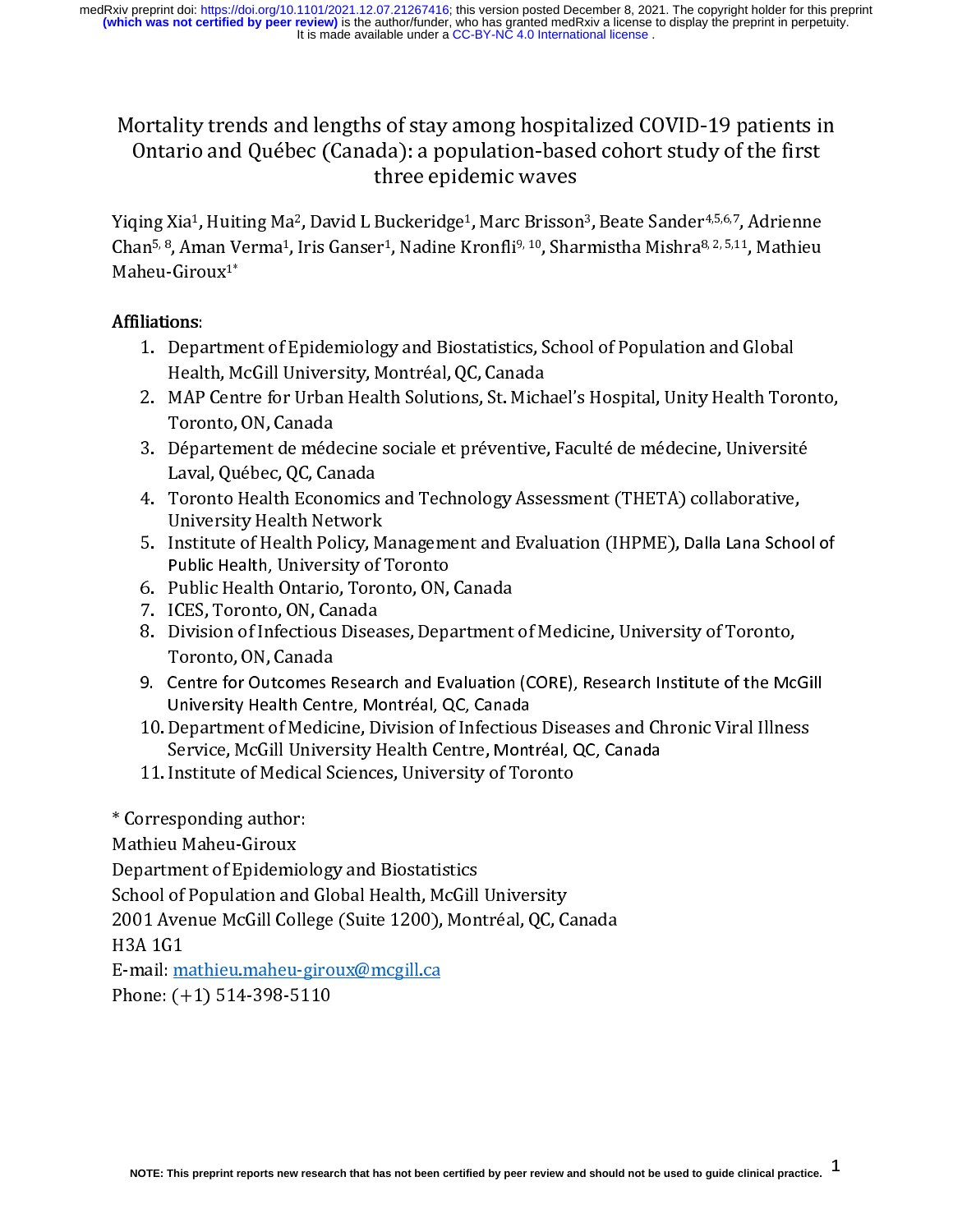### Abstract

 Background: Epidemic waves of COVID-19 strained hospital resources. We describe<br>temporal trends in mortality risk and length of stay in intensive cares units (ICUs) among<br>COVID-19 patients hospitalized through the first th **Methods:** We used population-based provincial hospitalization data from Ontario and Québec to examine mortality risk and lengths of ICU stay. For each province, adjusted Methods: We used population-based provincial hospitalization data from Ontario and<br>Québec to examine mortality risk and lengths of ICU stay. For each province, adjusted<br>estimates were obtained using marginal standardizatio estimates were obtained using marginal standardization of logistic regression models,<br>adjusting for patient-level characteristics and hospital-level determinants. estimates were obtained using the standardinary adjusting for patient-level characteristics and hospital-level determinants.<br>Results: Using all hospitalizations from Ontario (N=26,541) and Québec (N=23,857), v

Results: Using all hospitalizations from Ontario (N=26,541) and Québec (N<br>found that unadjusted in-hospital mortality risks peaked at 31% in the first Results: Using an hospitalizations from Ontario (N=20,541) and Québec (N=25,657), we<br>found that unadjusted in-hospital mortality risks peaked at 31% in the first wave and was<br>lowest at the end of the third wave at 6-7%. T found that unadjusted in-hospital mortality risks peaked at 31% in the first wave and was<br>lowest at the end of the third wave at 6-7%. This general trend remained after controlling<br>for confounders. The odds of in-hospital lowest at the end of the third wave at the thighest hospital occupancy.<br>1.2 (95%CI: 1.0-1.4; Ontario) and 1.6 (95%CI: 1.3-1.9; Québec) times that of for confounding one of the ountile was 1.2 (95%CI: 1.0-1.4; Ontario) and 1.6 (95%CI: 1.3-1.9; Québec) times th<br>the lowest quintile. Variants of concerns were associated with an increased in-hospit quintile was 1.2 (95%CI: 1.0-1.9) and 1.2 (95%CI: 1.0-1.9) and 1.0<br>the lowest quintile. Variants of concerns were associated with an increased in-hospital<br>mortality. Length of ICU stay decreased over time from a mean of 16 the lowest quintile. Variants of concerns were associated with an increased with an increased with an increase<br>mortality. Length of ICU stay decreased over time from a mean of 16 days (SD=18) to 1<br>days (SD=15) in the third days (SD=15) in the third wave but were consistently higher in Ontario than Québec by 3-6<br>days. days.<br>days.<br>**Conclusion**: In-hospital mortality risks and lengths of ICU stay declined over time in both

any 11<br>Concl<br>provi: conclusion: In-hospital mortality risks and lengths of ICU stay declined over time in both<br>provinces, despite changing patient demographics, suggesting that new therapeutics and<br>treatment, as well as improved clinical prot provinces, despite changing patient demographics, suggesting that new therappeutic and<br>treatment, as well as improved clinical protocols, could have contributed to this reductior<br>Continuous population-based monitoring of p Continuous population-based monitoring of patient outcomes in an evolving epidemic is necessary for health system preparedness and response. necessary for health system prepared in the system prepared in the system prepared in the system prepared in the system of the system prepared in the system prepared in the system prepared in the system prepared in the sys

 $\overline{2}$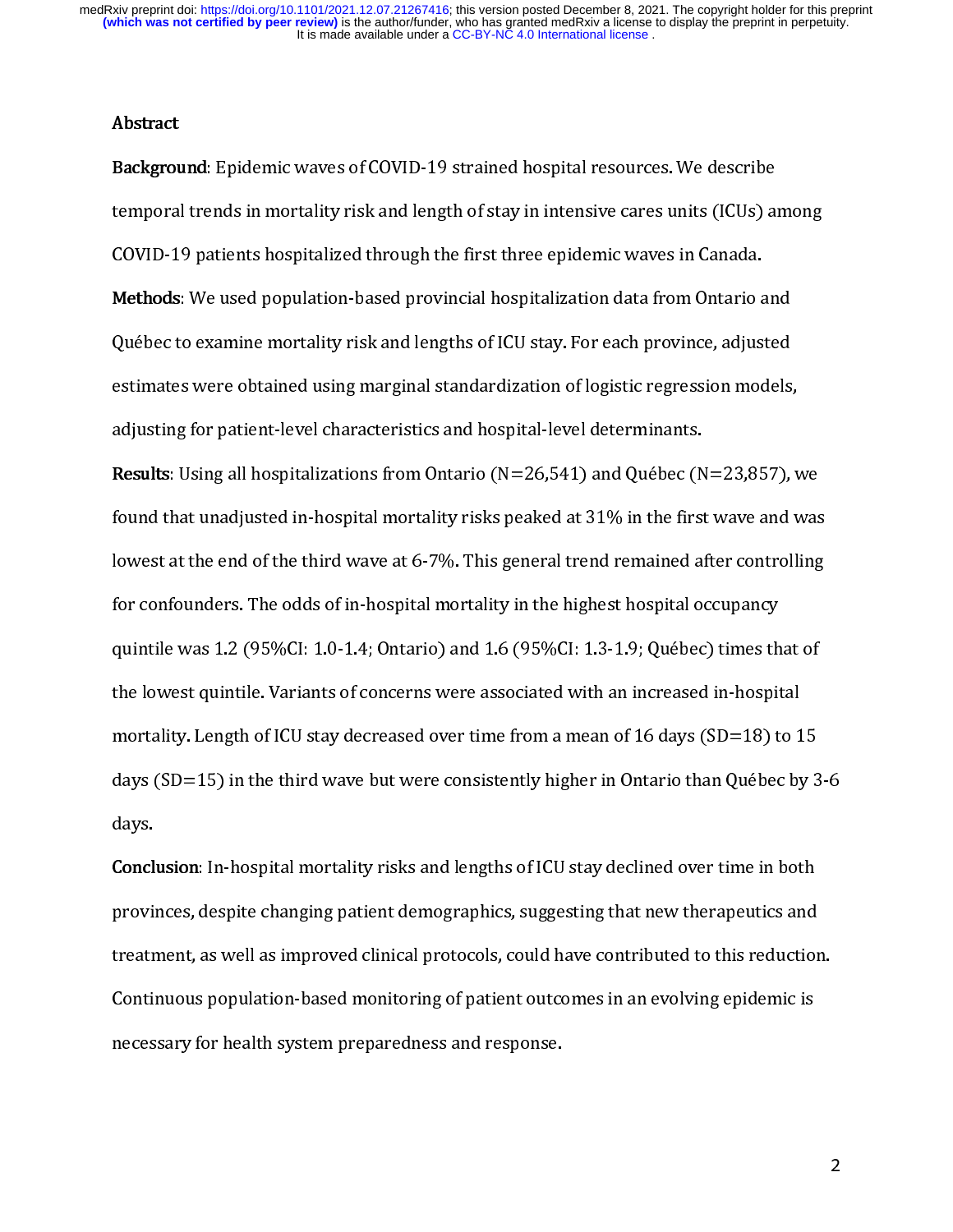$\begin{bmatrix} 1 \\ 1 \\ 2 \end{bmatrix}$ Introduction<br>The COVID-19 pandemic has put immense pressure on health care systems.<br>Canada's most populous provinces, Ontario and Québec, bore the brunt of the pandemic<sup>1</sup>. These two provinces accounted for 70% of the country's total number of COVID-19 Canada's most populous provinces, Ontario and Québec, bore the brunt of the pandemic<sup>1</sup>.<br>These two provinces accounted for 70% of the country's total number of COVID-19<br>hospitalizations during the first three epidemic wave thespitalizations during the first three epidemic waves<sup>2,3</sup>. The prolonged surges in hospital<br>admissions led to rapid increases in hospital occupancy, especially in intensive care units admissions led to rapid increases in hospital occupancy, especially in intensive care units<br>(ICUs), with associated cancellations of non-urgent care<sup>4-7</sup>.

In-hospital mortality provides a proxy measure of the severity of a pandemic and (ICUs), with associated cancellations of non-urgent care<sup>47</sup>.<br>In-hospital mortality provides a proxy measure of<br>the quality and effectiveness of hospital care <sup>8</sup>. Worldy ality and effectiveness of hospital care  $\frac{8}{3}$ . Worldwide, in-hospital mortality was<br>t in the first months of the pandemic, but progressively declined afterward<sup>9,10</sup>. the quality and effectiveness of hospital care 8. Worldwide, in-hospital mortality was<br>highest in the first months of the pandemic, but progressively declined afterward<sup>9,10</sup>.<br>Reasons for this decline include changes in wh highest in the first months of the pandemic, but progressively declined afterward<sup>9,10</sup>.<br>Reasons for this decline include changes in who became infected (patient-level<br>characteristics such as age and comorbidities)<sup>11,12</sup>, characteristics such as age and comorbidities)<sup>11,12</sup>, incremental improvements in clinical<br>practice and treatment regimens<sup>13</sup>, and refinement of critical care capacity<sup>14,15</sup>. However, the evolution of in-hospital mortality across the three epidemic waves has yet to be practice and treatment regimens 13, and refinement of critical care capacity14,15. However,<br>the evolution of in-hospital mortality across the three epidemic waves has yet to be<br>systematically examined in Canada, and it rem the evolution of in-hospital mortality across the three epidemics waves had yet to be<br>systematically examined in Canada, and it remains unclear to what extent these different<br>factors might explain changes in the risk of CO factors might explain changes in the risk of COVID-19 in-hospital mortality in Canada.<br>During the course of the pandemic, projections of future demands for hospital beds

Factors might explain changes in the risk of the set in the speak more pairs. During the course of the pandemic, projections of future demands for hospital have helped decision-makers to appropriately manage and allocate l elped decision-makers to appropriately manage and allocate limited healthcare<br>ces<sup>16-18</sup>. Predicting those demands requires an estimate of both the number of resources<sup>16-18</sup>. Predicting those demands requires an estimate of both the number of incoming patients needing different levels of hospital care and how long each person will stay in hospital<sup>19</sup>. Understanding the drivers of in hospital COVID-19 mortality is important to improve the accuracy of those projections. In addition, the disproportionate needs for to improve the accuracy of the accuracy of the disproportions. In addition, the disproportion, the disproportion<br>The disproportion, the disproportion of the disproportion of the disproportion, the disproportion of the disp

 $\overline{3}$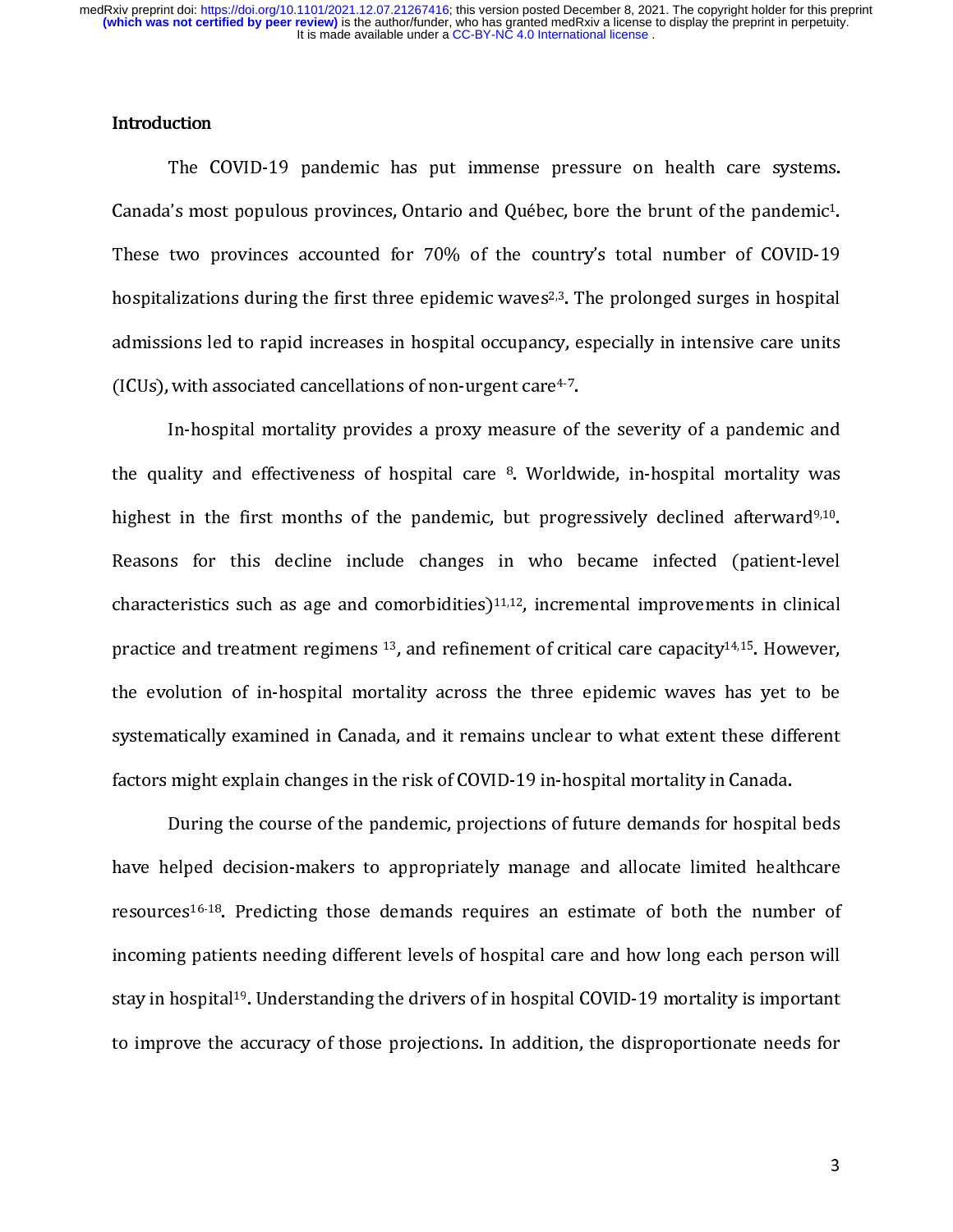care in ICUs warrants a thorough investigation of temporal changes in length of ICU<br>stays<sup>20,21</sup>. The latter is a key metric that provides information on likely healthcare burden<sup>19</sup>.<br>In North America, most studies of in-h

cstrum stays20,24. The latter is a key metric that provides information on likely healthcare burden49.<br>In North America, most studies of in-hospital COVID-19 mortality were informed by<br>the experiences of a single city<sup>22,23</sup> or h In Text of a single city  $22,23$  or hospital  $1.24$  and the generalizability of these findings is unclear. To address the above knowledge gaps, we conducted a population-based remains unclear. To address the above knowledge gaps, we conducted a population-based cohort study using data from the two largest Canadian provinces, Ontario and Québec,<br>where over 60% (23.5 million) of the Canadian population reside. Specifically, our aims are concert study along and from the two largest Canadian persisters, Checker and Quebec,<br>where over 60% (23.5 million) of the Canadian population reside. Specifically, our aims are<br>to 1) describe temporal trends in in-hospita to 1) describe temporal trends in in-hospital COVID-19 mortality risk, 2) understand<br>drivers of changes in mortality risk, and 3) estimate changes in length of ICU stays over drivers of changes in mortality risk, and 3) estimate changes in length of ICU stays over<br>time. drivers of changes in mortality risk, and 3) estimate changes in length of ICU stays over<br>time.<br>Methods

## 11111<br>Metho<br>*Study* Methods

Study design and setting<br>We conducted a<br>COVID-19 hospitalizatio We constant the conception of population and conduct comes mange provincing.<br>19 hospitalization-databases from Ontario and Québec. Both provinces have a<br>sal health care system and these databases capture all hospitalizatio universal health care system and these databases capture all hospitalizations, with no loss<br>to follow-up. Healthcare is under provincial iurisdiction. however, and the magnitude of to follow-up. Healthcare is under provincial jurisdiction, however, and the magnitude of<br>epidemic waves and clinical protocols for COVID-19 patients may differ across provinces. to follow-up. Healthcare is under provincial, jurisdiction, however, and the magnitude of<br>epidemic waves and clinical protocols for COVID-19 patients may differ across provinces.<br>Cohort eligibility criteria

### Cohort eligibility criteria

Cohort entry occurs when individuals are admitted to an Ontario or Québec hospital with a COVID-19 diagnosis or the date of diagnosis that occurs a week or more after admission (i.e., presumed nosocomial infections considering the incubation period of<br>COVID-19<sup>25</sup>). We included all hospitalizations with a lab-confirmed COVID-19 diagnosis admitted (i.e., presumed all hospitalizations with a lab-confirmed COVID-19 diagnosis<br>admitted between March 1st 2020 and May 31st 2021 in Ontario and Québec. All COVID-19<sup>25</sup>). We included all hospitalizations with a lab-confirmed COVID-19 diagnosis<br>admitted between March 1<sup>st</sup> 2020 and May 31<sup>st</sup> 2021 in Ontario and Québec. All admitted between March 1st 2020 and May 31st 2021 in Ontario and Québec. All  $\frac{1}{4}$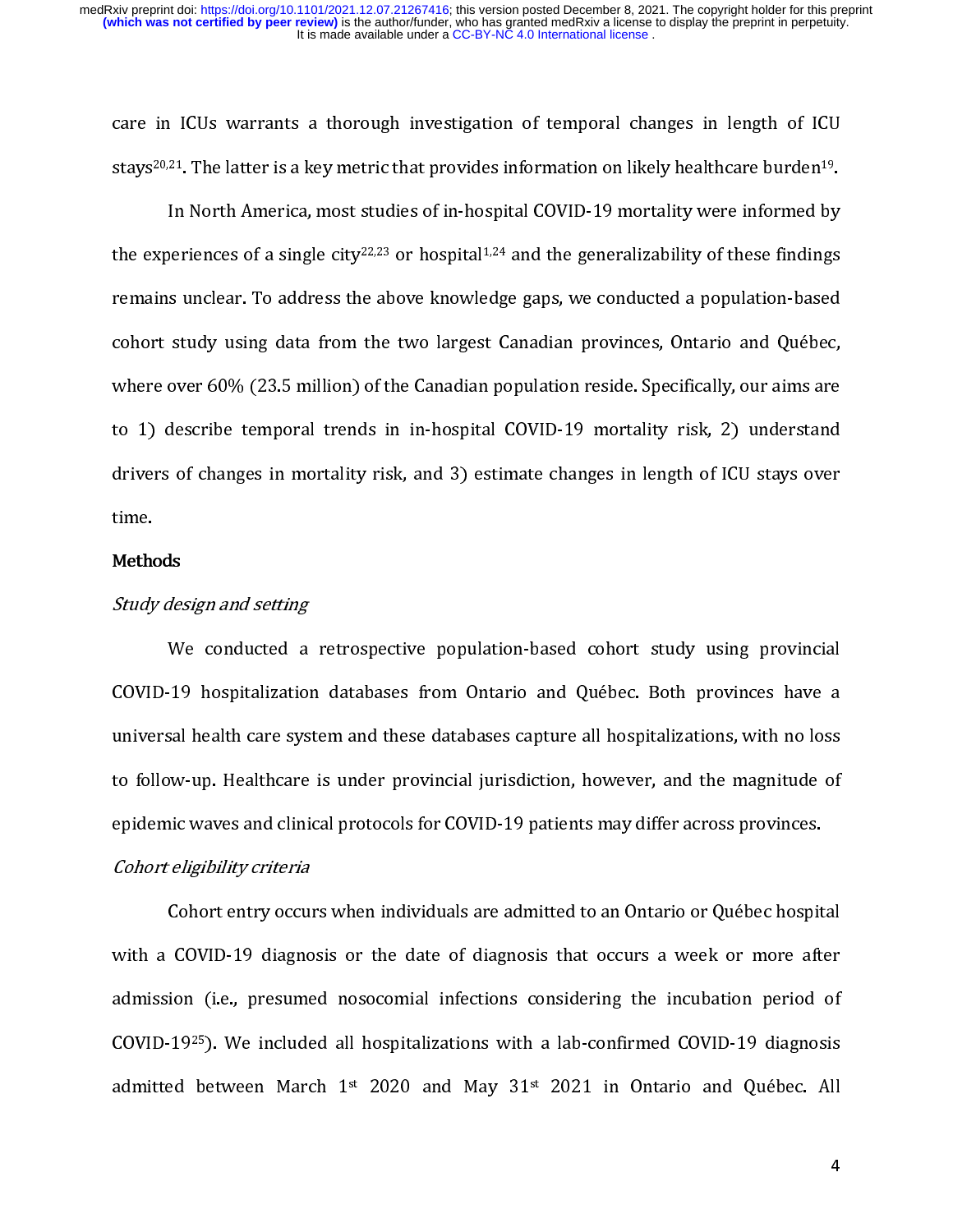cccll<br>l observations were censored at discharge, death, or on August 15<sup>th</sup> 2021, whichever<br>occurred first. Among the very few individuals that experienced re-infection, only<br>hospitalizations related to the first lab-confirmed epi hospitalizations related to the first lab-confirmed episode were included in Québec as<br>reinfections are milder than primary infections<sup>26</sup>. It was not possible to differentiate reinfections are milder than primary infections<sup>26</sup>. It was not possible to differentiate<br>between initial and re-infection in Ontario database. Patients admitted or tested after between initial and re-infection in Ontario database. Patients admitted or tested after discharge were excluded. Participants with missing date of ICU discharge were excluded<br>from the analyses of lengths of stay (Figure 1). discharge were excluded. Participants with missing date of ICU discharge were excluded.<br>From the analyses of lengths of stay (Figure 1). from the analyses of lengths of stay (Figure 1).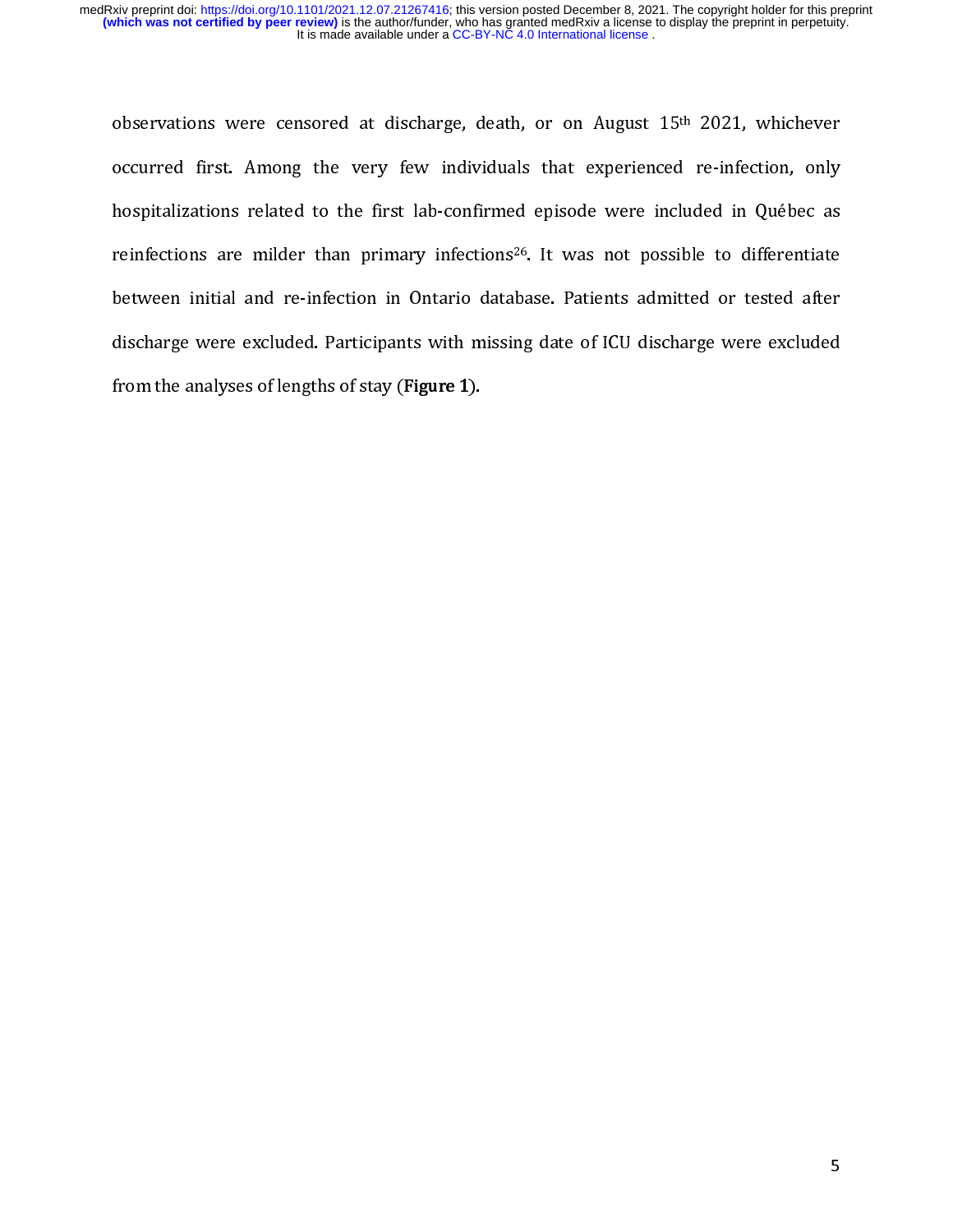

Figure 1. Flowchart of patients hospitalized with a lab-confirmed SARS-CoV-2 diagnosis included in the

different analyses, by province (March 1st 2020 to May 31st 2021).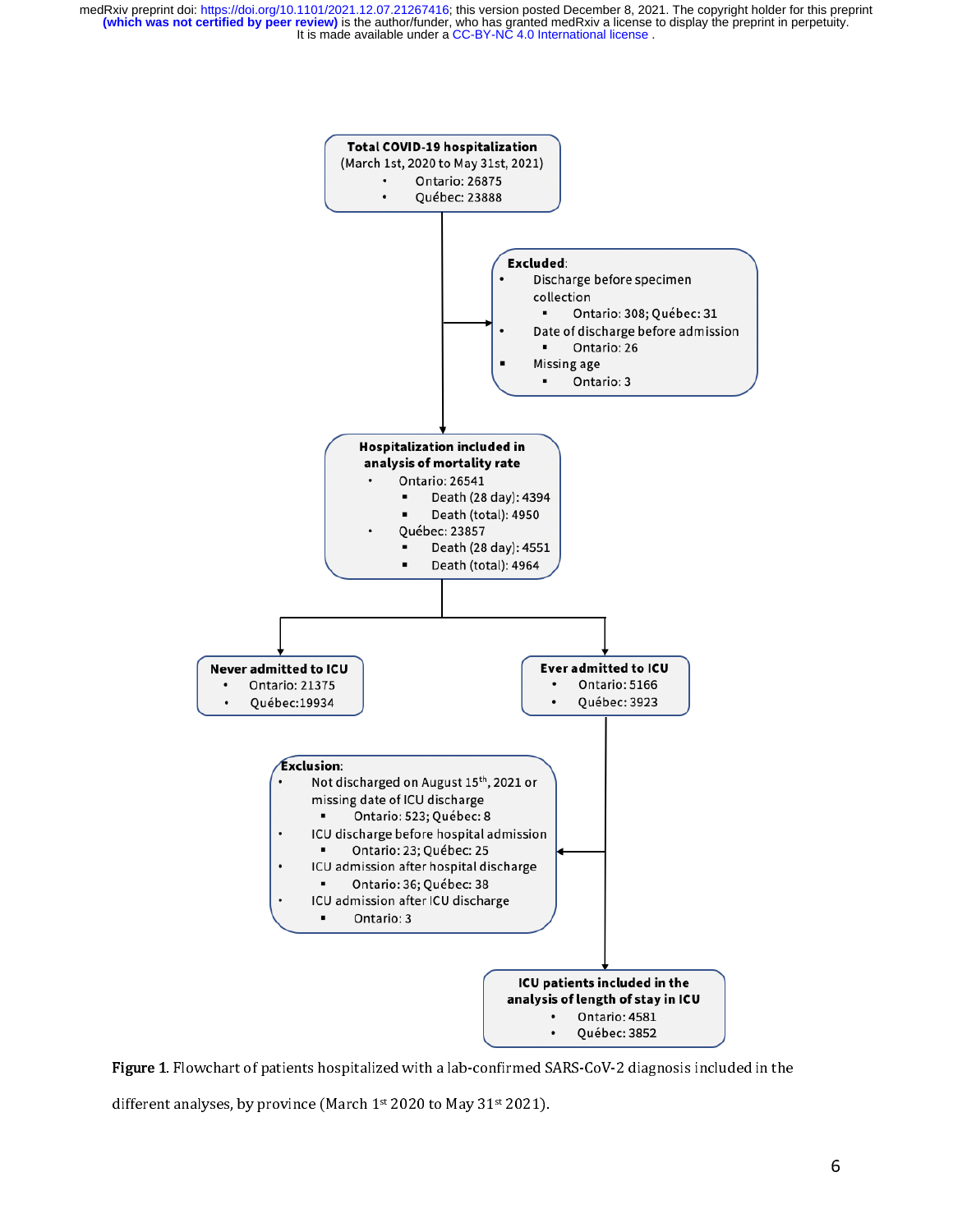### Data sources

 $\begin{array}{c} \n\frac{1}{2} & \frac{1}{2} \\ \n\frac{1}{2} & \frac{1}{2} \\ \n\frac{1}{2} & \frac{1}{2} \\ \n\frac{1}{2} & \frac{1}{2} \\ \n\frac{1}{2} & \frac{1}{2} \\ \n\frac{1}{2} & \frac{1}{2} \\ \n\frac{1}{2} & \frac{1}{2} \\ \n\frac{1}{2} & \frac{1}{2} \\ \n\frac{1}{2} & \frac{1}{2} \\ \n\frac{1}{2} & \frac{1}{2} \\ \n\frac{1}{2} & \frac{1}{2} \\ \n\frac{1}{2} & \frac{1}{$ The Ontario datasets were made available by the Ontario Ministry of Health.<br>Hospitalization data for Ontario was obtained from the *Ontario's Case and Contact*<br>*Management* (CCM+), a provincial surveillance database for re Management (CCM+), a provincial surveillance database for reporting *Diseases of Public*<br>Health Significance. The approaches dealing with missing observations in CCM+ reports Management (CCM+), a provincial surveillance database for reporting Diseases of Public<br>Health Significance. The approaches dealing with missing observations in CCM+ reports<br>were summarized in *Supplementary Text1*. Informa were summarized in *Supplementary Text1*. Information on daily hospital capacity at the level of the province's 34 public health units came from *Bed census summary dataset*.<br>In Ouébec, data were obtained from the *Maintenance et exploitation des données* 

level of the province's 34 public health units came from *bed census summary dataset.*<br>In Québec, data were obtained from the *Maintenance et exploitation des do.*<br>pour *l'étude de la clientèle hospitalière* database (MED-In Québec, data were obtained from the *Maintenance et exploitation des données*<br>ét*ude de la clientèle hospitalière* database (MED-ÉCHO live). Daily hospital capacity<br>ere abstracted from the *Relevé quotidien du centre ho* data were abstracted from the *Relevé quotidien du centre hospitalier*, which contains the<br>number of regular/ICU beds available and occupied at each hospital. All Québec datasets data were abstracted from the *Releve quotidien du centre hospitalier*, which contains the<br>number of regular/ICU beds available and occupied at each hospital. All Québec datasets<br>came from Québec *Health Insurance database* e سال ہے ۔<br>| came from Québec *Health Insurance databases (Régie de l'assurance maladie du Québec,<br>| RAMQ* and databases from the Québec Ministry of Health and Social Services (*Ministère de RAMQ*) and databases from the Québec Ministry of Health and Social Services (*Ministère de*<br>*la Santé et des Services sociaux, MSSS*). The access to these databases is made possible RAMQ) and databases from the Quebec Ministry of Health and Social Services (*Ministère de*<br>*la Santé et des Services sociaux, MSSS*). The access to these databases is made possible<br>through a tripartite agreement between th la Santé et des Services sociaux, MSSS). The access to these databases is made possible<br>through a tripartite agreement between the MSSS, the RAMQ, and the *Institut national*<br>d'excellence en santé et en services sociaux. through a tripartite agreement between the MSSS, the RAMQ, and the Institut national<br>d'excellence en santé et en services sociaux.<br>Outcome and variables d'excellence en santé et en services sociaux.<br>Outcome and variables<br>Two primary outcomes were studied. The first was all-cause in-hospital mortality,

### Outcome and variables

defined as a death occurring within 28 days of admission, in line with other studies<sup>27-30</sup>.<br>Patients discharged or died after 28 days were coded as *alive* at 28 days. The other defined as a death occurring within 28 days of admission, in line with other studies<sup>27-30</sup>.<br>Patients discharged or died after 28 days were coded as *alive* at 28 days. The other<br>outcome of interest was the length of stay outcome of interest was the length of stay in ICU, defined as the time from ICU admission to<br>ICU discharge or death (inclusive of the latter). out come of interest was the length of stay in ICU, admitted as the time from ICU discharge or death (inclusive of the latter). ICU discharge or death (inclusive of the latter).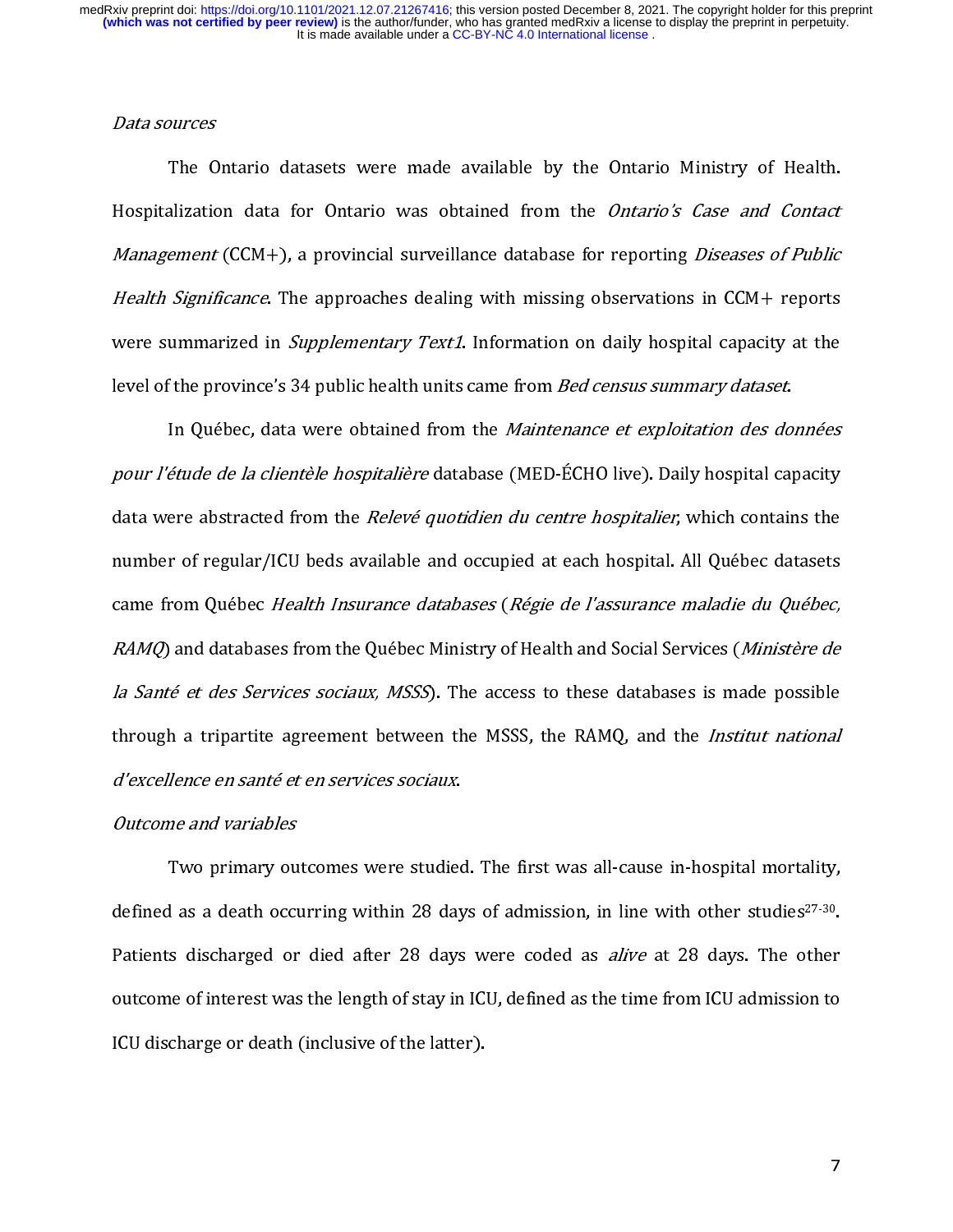We categorized patients based on their admission date and corresponding epidemic<br>wave: *Wave 1* (before August 1<sup>st</sup>, 2020), *Wave 2* (August 1st, 2020 to March 20<sup>th</sup>, 2021), and *Wave 3* (after March 20<sup>th</sup>, 2021). Hospitalizations with a first positive specimen<br>collected 7 days or more after the date of admission, or whose living environment is the and *Wave 3* (after March 20<sup>di</sup>, 2021). Hospitalizations with a first positive speciment<br>collected 7 days or more after the date of admission, or whose living environment is the<br>hospital, were classified as *hospital-acqu* hospital, were classified as *hospital-acquired infection*. In such cases, the date of hospital<br>admission for COVID-19 was replaced with the date of the first positive specimen to better admission for COVID-19 was replaced with the date of the first positive specimen to better<br>reflect the time of infection. Patients who were admitted to ICU the same day as their reflect the time of infection. Patients who were admitted to ICU the same day as their<br>hospital admission were defined as *direct ICU admission*. Patients positive for a variant of hospital admission were defined as *direct ICU admission*. Patients positive for a variant of<br>concern (VOC), through screening of specific mutations (N501Y and E484K in Ontario; hospital admission were defined as *uneet ICU admission*. I adents positive for a variant of<br>concern (VOC), through screening of specific mutations (N501Y and E484K in Ontario;<br>N501Y, del69/70, and E484K in Québec), were r concern (VOC), through screening scrept mutations (NOC) and SOSUY, del69/70, and E484K in Québec), were regarded as *VOC positive* (mostly B.1.1.7, with some B.1.351 and P.1). Only those whose specimen collection date were with some B.1.351 and P.1). Only those whose specimen collection date were 14 days after<br>second dose were treated as *vaccinated* (only available in Québec by linking the provincial with second dose were treated as *vaccinated* (only available in Québec by linking the provincial<br>vaccine registry and MED-ÉCHO databases). *Overall hospital COVID-19 occupancy rate* was second dose were treated as *vaccinated* (only available in Quebec by linking the provincial<br>vaccine registry and MED-ÉCHO databases). *Overall hospital COVID-19 occupancy rate* was<br>calculated for each day using the number calculated for each day using the number of COVID-19 patients currently hospitalized as numerator and bed capacity (regular+ICU) as the denominator. This occupancy variable<br>was categorized into quintiles from the lowest to highest independently for each province. In Québec, the occupancy rate was determined at the level of 88 hospitals, while in Ontario. In Québec, the occupancy rate was determined at the level of 88 hospitals, while in Ontario<br>the variable was estimated at the level of 34 public health units due to data limitations. The In Quebec, the occupancy rate was determined at the level of 34 public health units due to data limitations. The *ICU occupancy rate* was calculated based on the same algorithm but using ICU bed capacity the variable was estimated was extended based on the same algorithm but using ICU bed capacity<br>as the denominator. The gender of hospitalized patients (as proxy of biological sex) was ICU Occupancy rate was calculated based on the same algorithm but using ICU bed capacity<br>as the denominator. The gender of hospitalized patients (as proxy of biological sex) was<br>not available in Québec. as the denominator. The gender of hospitalized patients (as proxy of hospitalize) was<br>not available in Québec.<br>Statistical analyses

## not available in Québec.<br>Statistical analyses Statistical analyses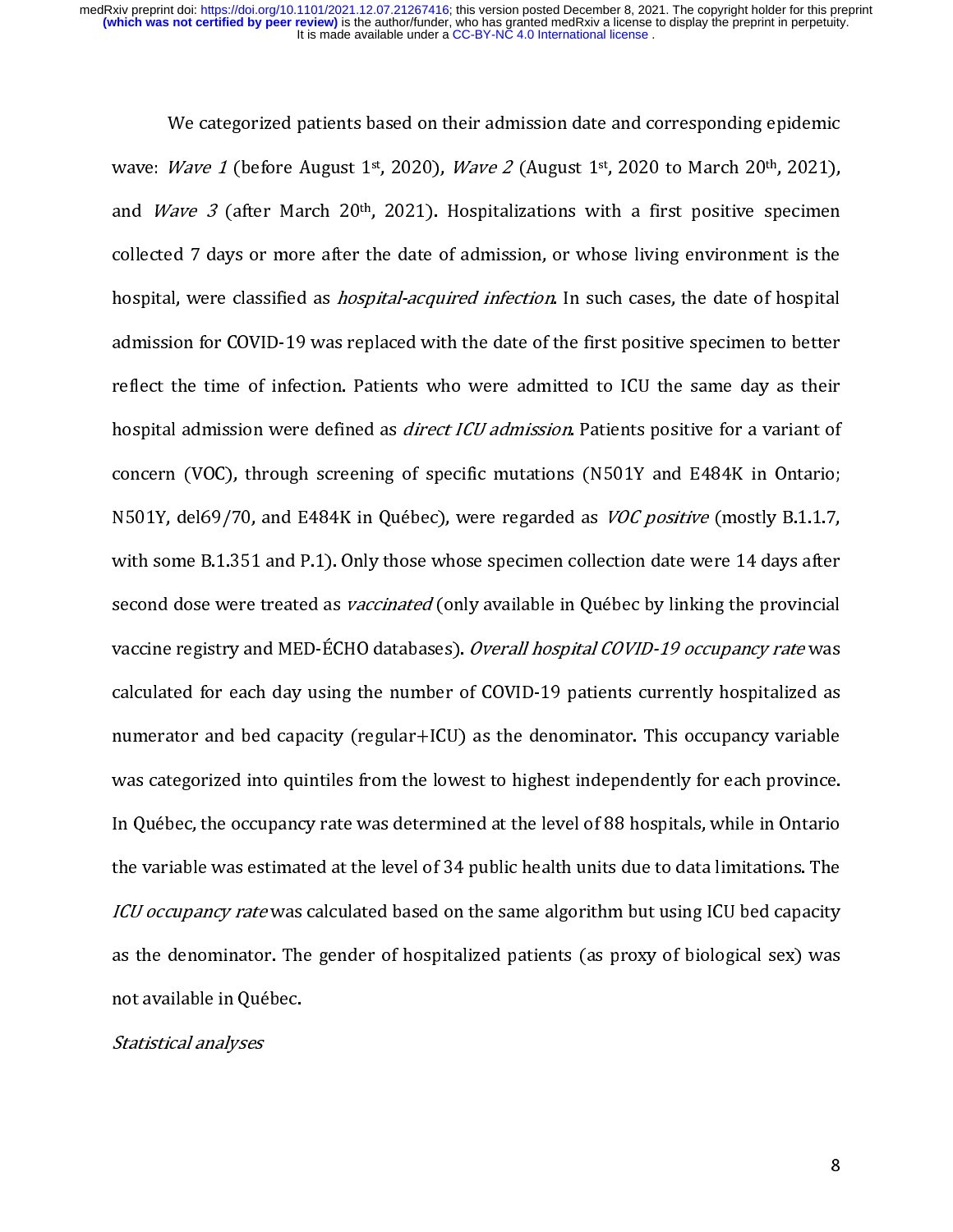( ( ( c )<br>c ) Unadjusted weekly mortality rates, stratified by age, wave, and quintiles of occupancy were calculated as the proportion of patients admitted with COVID-19 that deceased within 28 days for each time period and group. Uncer deceased within 28 days for each time period and group. Uncertainty was quantified using<br>95% Clopper-Pearson confidence intervals (CI). Generalized linear models were used to fit decease of the weekly mortality rate (CI). Generalized linear models were used to fit<br>demodied curves of the weekly mortality rate (with regression cubic spline for the week of smoothed curves of the weekly mortality rate (with regression cubic spline for the week of admission) and the mortality rates by age and wave. All analyses were performed for each<br>province separately.

Adjusted estimates of mortality risk were obtained using logistic regression models that included cubic splines for calendar time (three knots). In addition, the models adjusted that included cubic splines for calendar time (three knots). In addition, the models adjusted<br>for patient-level characteristics and hospital-level determinants. Patient-level variables that included characteristics and hospital-level determinants. Patient-level variables<br>included those associated with severe outcome: age (cubic spline with knots at 50, 70, and included those associated with severe outcome: age (cubic spline with knots at 50, 70, and 80 years; chosen using Akaike Information Criterion), gender (in Ontario), whether the<br>patient was a resident of long-term care homes (LTCH), hospital-acquired infections status, eartient was a resident of long-term care homes (LTCH), hospital-acquired infections status,<br>direct admission to ICU, VOC status, and vaccination status (in Québec)<sup>1,30-33</sup>. Hospital-level patient was a resident of long-term care home (21 cry), hospital and the latter status (and the care homes)<br>direct admission to ICU, VOC status, and vaccination status (in Québec)<sup>1,30-33</sup>. Hospital-level<br>determinants comp determinants comprise the COVID-19 hospital occupancy rate (quintile ranking) at time of<br>admission<sup>34</sup> and facility-level fixed effects to control for time-invariant measured or admission<sup>34</sup> and facility-level fixed effects to control for time-invariant measured or<br>unmeasured confounders. Because of lack of data disaggregation in Ontario, both admission<sup>34</sup> and facility-lever fixed effects to control for time-invariant measured or<br>unmeasured confounders. Because of lack of data disaggregation in Ontario, both<br>occupancy and region fixed-effects were included at t occupancy and region fixed-effects were included at the public health unit level. Marginal<br>standardization was used to obtain adjusted mortality risks over time, standardizing over occupancy and region fixed-effects were included at the public fixed-effects reading over<br>standardization was used to obtain adjusted mortality risks over time, standardizing over<br>all hospitalized patients. The 95%CI for o standardization was used to obtain adjusted the original control mass, standarding over<br>all hospitalized patients. The 95%CI for overall adjusted mortality rates were generated<br>using 1,000 bootstrap replicates. using 1,000 bootstrap replicates.<br>Finally, we examined change in ICU length of stay across patient-level and

using 2,000 bootstramp replantant<br>Finally, we examined ch<br>hospital/region characteristics. Finally, the spital/region characteristics. Specifically, we calculated mean and standard deviation hospital/region characteristics. Specifically, we calculated mean and standard deviation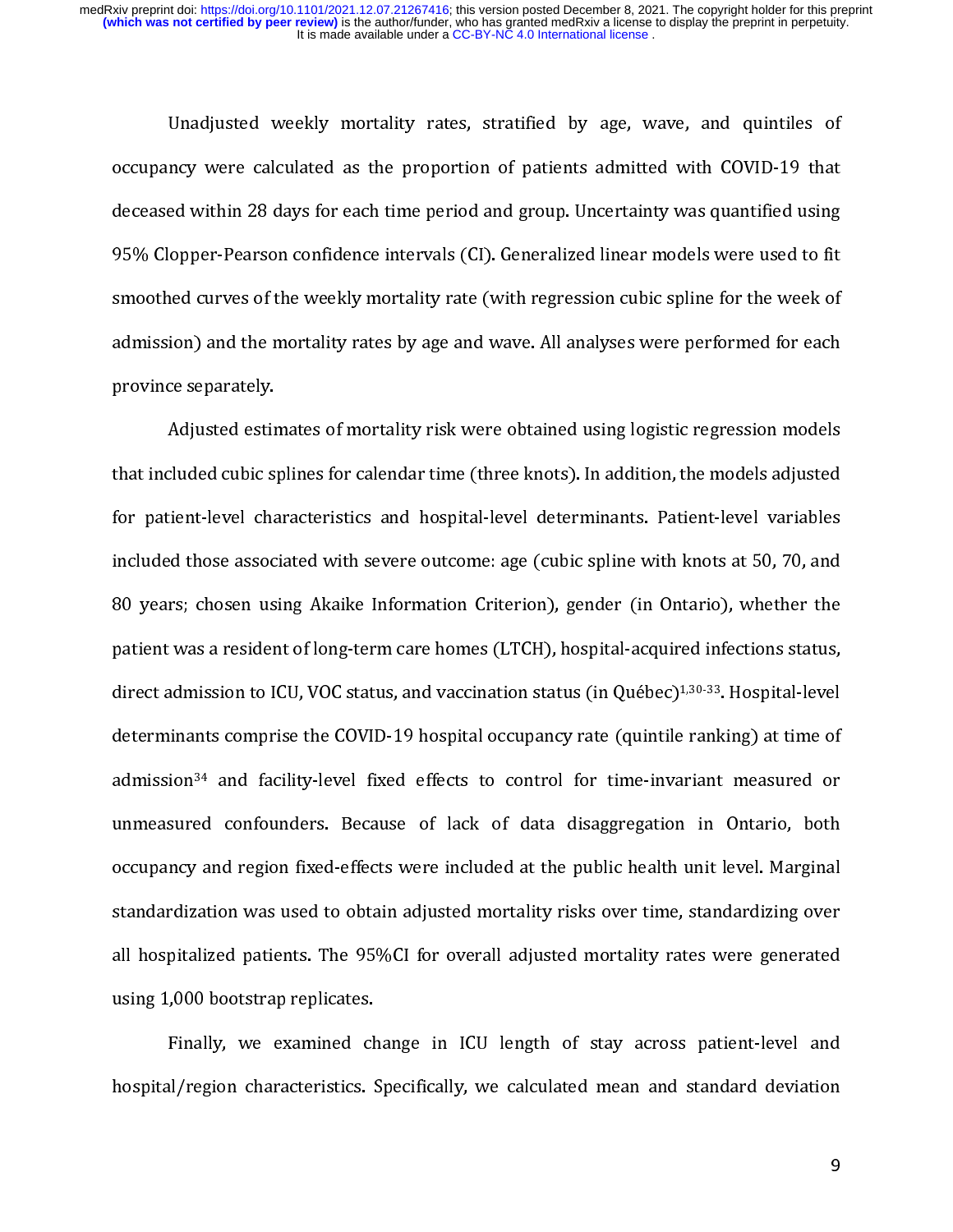( 3 )<br>1<br>1 (SD) and used Kaplan-Meier stratified by age groups (0-49, 50-59, 60-69, 70-79, 80 years<br>and older), by waves, and by ICU occupancy quintiles. The statistical significance of differences between survival curves was assessed using log-rank tests.

### Ethics approval

Ethics approvals were obtained from the Health Sciences Research Ethics Board of University of Toronto (no. 39253) in Ontario, and the *Institutional Review Board* of Faculty of Medicine and Health Sciences of McGill University in Québec (A06-M52-20B).

### Results

There were 26,541 (Ontario) and 23,857 (Québec) COVID-19 hospitalizations during the study period. Among them, 4,950 (Ontario) and 4,964 (Québec) deceased. Most of the deaths occurred within 28 days of admissions: 4,394 (89%) in Ontario and 4,551<br>(92%) in Québec. Nearly a fifth of patients were admitted to ICU during their hospital stay: of the deaths occurred with deaths of the death<br>3,166 (20%) in Ontario; 3,923 (16%) in Québec. Overall hospital COVID-19 occupancy  $(5,166 \text{ } (20\%)$  in Ontario; 3,923  $(16\%)$  in Québec. Overall hospital COVID-19 occupancy<br>ranged from 0% to 47 %  $(Q1: 4\%; Q2: 7\%; Q3: 11\%)$  in Ontario and from 0% to 51%  $(Q1:$ ranged from 0% to 47 % (01: 4%; 02: 7%; 03: 11%) in Ontario and from 0% to 51% (01: 5%; Q2: 10%; Q3: 16%) in Québec. Occupancy rate in ICU varied between 0% to 83% in Ontario (Q1: 3%; Q2: 7%; Q3: 11%) and between 0% to 123% (Q1: 13%; Q2: 22%; Q3:<br>33%) in Ouébec.

Hospitalization profiles varied over time: patients admitted during the third wave were younger than those admitted during the first two waves (Table 1). Patients with Hospitalization profiles varied over time: patients admitted during the time:<br>hounger than those admitted during the first two waves (Table 1). Patients with<br>ned hospital-acquired infection, those admitted directly to ICU, were younger than those admitted during the first two waves (Table 1). Patients with<br>presumed hospital-acquired infection, those admitted directly to ICU, those who were not<br>fully vaccinated, and those infected with a VOC fully vaccinated, and those infected with a VOC were more likely to die in hospital. A<br>decrease in the proportion of hospitalizations transferred from LTCH occurred after the fully vacainated, and these infected with a VOC were more likely to an analysing.<br>decrease in the proportion of hospitalizations transferred from LTCH occurred after the<br>first wave. Patients transferred from LTCH experienc decrease in the proportion of the proportion of the proportion of the proportion of the proportion of the proportion of the proportion of the proportion of the proportion of the proportion of the proportion of the proporti first wave. Patients transferred from LTCH experienced from LTCH experienced higher mortality rates throughout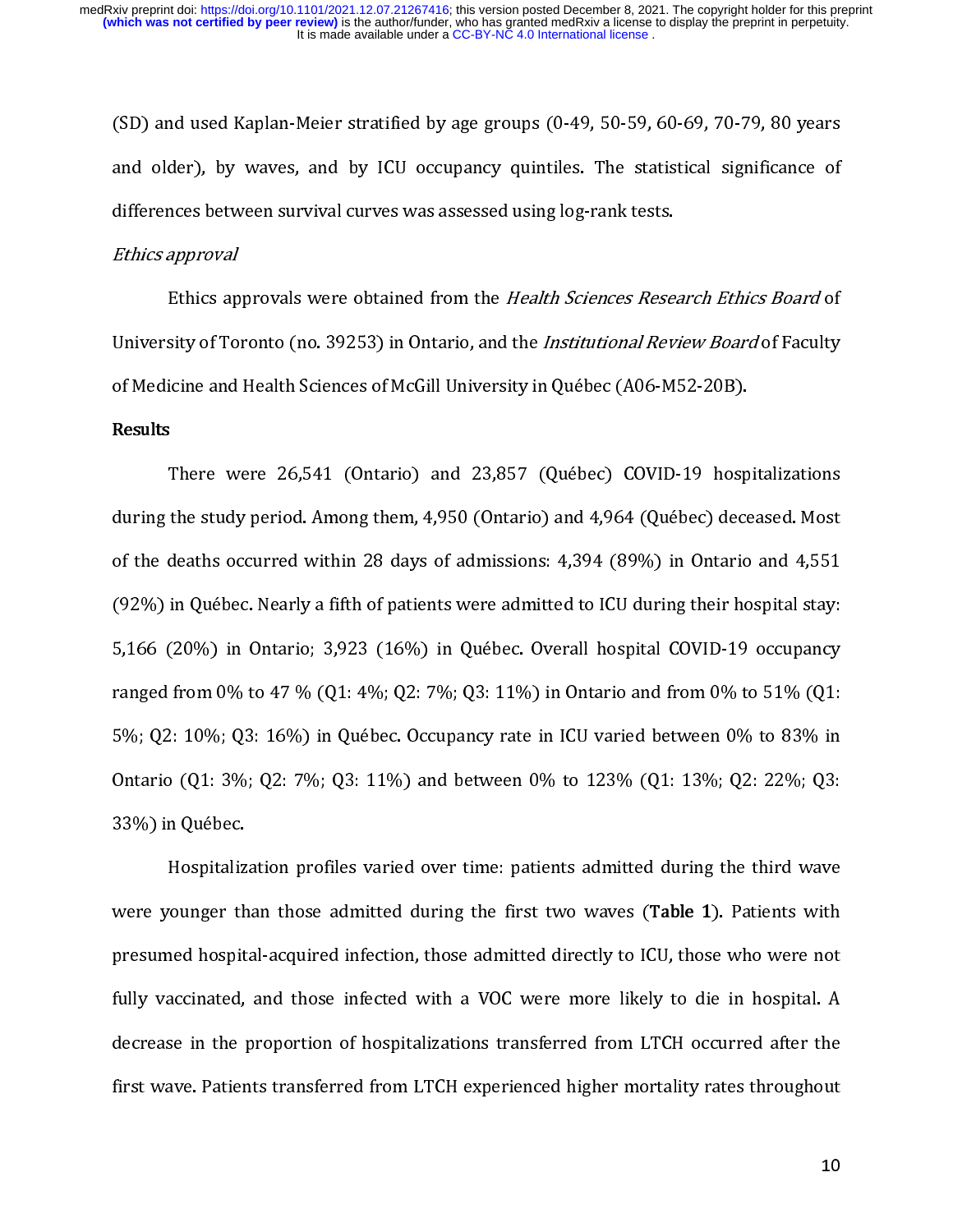t ( the whole study period in Ontario. In Québec, however, LTCH patients were less likely to<br>die in hospitals during the third wave, reflecting partly changes in directives between<br>waves related to these transfers.  $d = \frac{d}{dt}$  are the transfers.<br>
waves related to these transfers.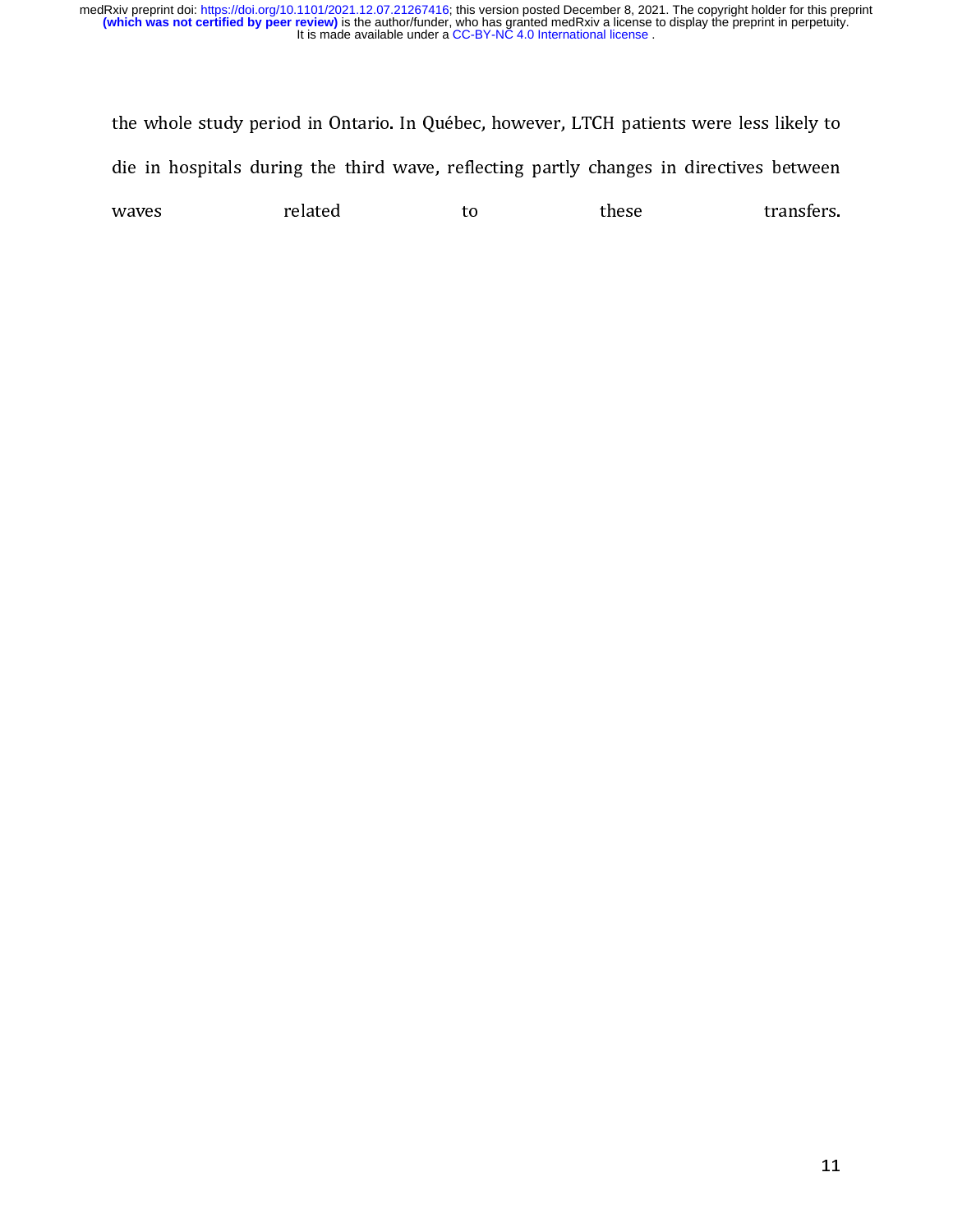| Table 1. Characteristics of patients hospitalized with a laboratory-confirmed SARS-CoV-2<br>diagnosis and proportion deceased in Ontario and Québec (March 2020 to May 2021). |                            |                          |                         |                          |                          |                         |
|-------------------------------------------------------------------------------------------------------------------------------------------------------------------------------|----------------------------|--------------------------|-------------------------|--------------------------|--------------------------|-------------------------|
|                                                                                                                                                                               | Ontario<br>$(N = 26, 541)$ |                          |                         | Québec<br>$(N = 23,857)$ |                          |                         |
|                                                                                                                                                                               | Wave 1<br>$(N = 4, 751)$   | Wave 2<br>$(N = 12,064)$ | Wave 3<br>$(N = 9,726)$ | Wave 1<br>$(N = 7,437)$  | Wave 2<br>$(N = 13,240)$ | Wave 3<br>$(N = 3,180)$ |
| Number of deaths                                                                                                                                                              |                            |                          |                         |                          |                          |                         |
|                                                                                                                                                                               | 1,078                      | 2,248                    | 1,068                   | 1,866                    | 2,361                    | 324                     |
| Overall mortality risk [95% confidence interval]                                                                                                                              |                            |                          |                         |                          |                          |                         |
|                                                                                                                                                                               | 22.7%                      | 186%                     | 11.0%                   | 25.1%                    | 17.8%                    | 102%                    |
|                                                                                                                                                                               | $[21.5.23.9\%]$            | $[179193\%]$             | $[104116\%]$            | $[241261\%]$             | $[172185\%]$             | $[9.2 11.3\%]$          |
| Age; mean (SD)                                                                                                                                                                |                            |                          |                         |                          |                          |                         |
| Atadmission                                                                                                                                                                   | 678 (181)                  | 683 (189)                | 599 (18.6)              | 71.5(18.5)               | 69.9 (19.3)              | 60.8 (187)              |
| At death                                                                                                                                                                      | 79.2 (12.5)                | 798 (118)                | 740 (132)               | 81.6 (10.7)              | 82.0 (10.5)              | 767 (112)               |
| Gender; proportion (proportion deceased)                                                                                                                                      |                            |                          |                         |                          |                          |                         |
| Male                                                                                                                                                                          | 53.4%                      | 542%                     | 54.5%                   |                          |                          |                         |
|                                                                                                                                                                               | $(23.0\%)$                 | $(19.5\%)$               | $(11.8\%)$              | Data not available       |                          |                         |
| Female                                                                                                                                                                        | 46.6%<br>$(22.3\%)$        | 45.5%<br>$(17.6\%)$      | 44 8% (9.9%)            |                          |                          |                         |
| 0ther                                                                                                                                                                         | $0.1\%$ (33.3%)            | $0.3\%$ (20.5%)          | $0.8\%$ (12.3%)         |                          |                          |                         |
| Living in long-term care homes; proportion (proportion deceased)                                                                                                              |                            |                          |                         |                          |                          |                         |
| Yes                                                                                                                                                                           | 18.7%<br>$(41.6\%)$        | 8.5% (42.7%)             | $0.4\%$ (30.8%)         | 11.3%<br>$(41.8\%)$      | 28% (332%)               | 13% (24%)               |
| N <sub>O</sub>                                                                                                                                                                | 81.3%                      | 91.5%                    | 996%                    | 88.7%                    | 97.2%                    | 987%                    |
|                                                                                                                                                                               | $(18.3\%)$                 | $(16.4\%)$               | $(10.9\%)$              | $(23.0\%)$               | $(17.4\%)$               | $(10.3\%)$              |
| Presumed hospital-acquired infection; proportion (proportion deceased)                                                                                                        |                            |                          |                         |                          |                          |                         |
| Yes                                                                                                                                                                           | 10.8%<br>$(299\%)$         | 16.2%<br>$(24.4\%)$      | 6.4% (23.3%)            | 16.1%<br>(312%)          | 13.4%<br>$(21.0\%)$      | 4.6% (20.7%)            |
|                                                                                                                                                                               | 89 2%                      | 83.8%                    | 93.6%                   | 83.9%                    | 86.6%                    |                         |
| No                                                                                                                                                                            | $(21.8\%)$                 | (17.5%)                  | $(10.1\%)$              | $(23.9\%)$               | (17.3%)                  | 95 4% (9.7%)            |
| Ever admitted to ICU; proportion (proportion deceased)                                                                                                                        |                            |                          |                         |                          |                          |                         |
|                                                                                                                                                                               | 21.5%                      | 17.6%                    | 20.7%                   | 20.0%                    | 19.6%                    | 23.6%                   |
| Yes                                                                                                                                                                           | $(28.9\%)$                 | $(30.3\%)$               | (229%)                  | $(24.6\%)$               | (24.7%)                  | $(18.2\%)$              |
|                                                                                                                                                                               | 78.5%                      | 82 4%                    |                         | 80.1%                    | 80 4%                    |                         |
| No                                                                                                                                                                            | $(21.0\%)$                 | $(16.1\%)$               | 79 3% (7 9%)            | $(25.2\%)$               | $(16.2\%)$               | 76.4% (7.7%)            |
| Direct admission to ICU; proportion (proportion deceased)                                                                                                                     |                            |                          |                         |                          |                          |                         |
| Yes                                                                                                                                                                           | 11.8%<br>$(31.6\%)$        | 82% (31.9%)              | $9.1\% (22.7\%)$        | 3.1% (22.8%)             | 3.1% (24.2%)             | 4.4% (23.6%)            |
| N <sub>O</sub>                                                                                                                                                                | 88.2%                      | 918%                     | 90.9% (9.8%)            | 96.9%                    | 96.9%                    | 956% (9.6%)             |
|                                                                                                                                                                               | (21.5%)                    | (17.5%)                  |                         | $(25.2\%)$               | $(17.6\%)$               |                         |
| Fully vaccinated before positive test; proportion (proportion deceased)                                                                                                       |                            |                          |                         |                          |                          |                         |
|                                                                                                                                                                               | Yes                        |                          |                         |                          |                          | $0.1\%$ (0.0%)<br>999%  |
| No                                                                                                                                                                            |                            | Data not available       |                         |                          | Data not available       |                         |
| $(10.2\%)$<br>Infected with variants of concern; proportion (proportion deceased)                                                                                             |                            |                          |                         |                          |                          |                         |
| Yes                                                                                                                                                                           | Not                        | 4 7% (20.4%)             | 553%<br>$(14.2\%)$      | Not applicable           |                          | 398%<br>$(11.6\%)$      |
| No                                                                                                                                                                            | applicable                 | 953%<br>(18.5%)          | 44.7% (7.0%)            |                          |                          | 60.2% (9.3%)            |

### Table 1. Characteristics of patients hospitalized with a laboratory-confirmed SARS-CoV-2 diagnosis and proportion deceased in Ontario and Québec (March 2020 to May 2021).

ICU = intensive care unit.

aOnly deaths occurred within 28 days of admission were included.

bWave1: March 1st, 2020 to July 31st, 2020); Wave 2: August 1st, 2020 to March 20th, 2021; Wave 3: March 21st, 2021 to May 31st, 2021.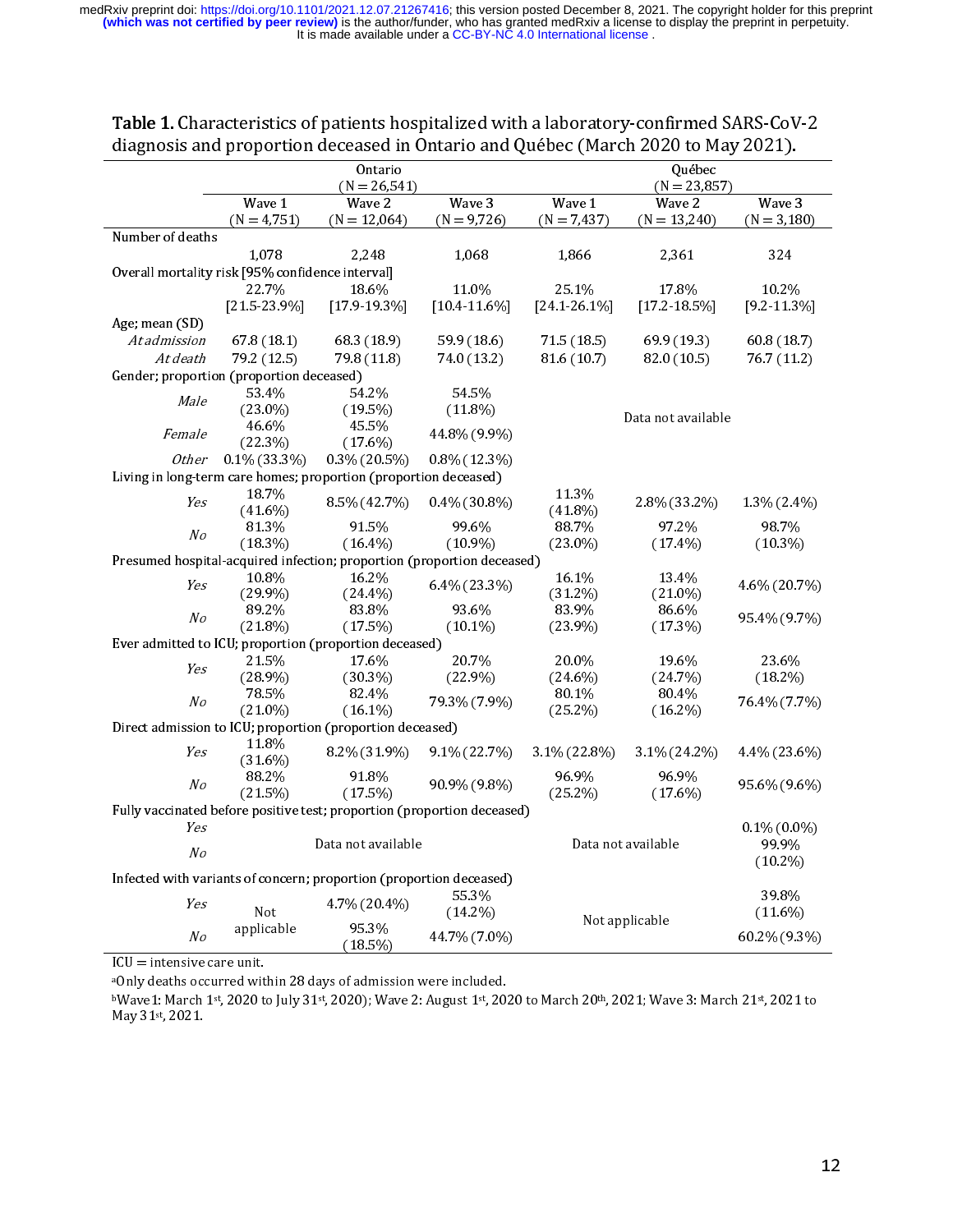### Time trends in crude mortality risk among hospitalized COVID-19 patients

 $\begin{bmatrix} 1 \\ 1 \\ 2 \end{bmatrix}$ The time trends in crude mortality risk were similar between provinces (Figure 2).<br>In the first two months of the epidemic, the probability of in-hospital death peaked at 31%<br>(95%CI: 27-35%) in Ontario and 31% (95%CI: 28-3 In the first two montains of the first two montains (95%CI: 28-34%) in Québec; followed by a gradual<br>decrease in mortality that lasted until the beginning of the second wave. Thereafter, the decrease in mortality that lasted until the beginning of the second wave. Thereafter, the<br>risk of in-hospital death gradually increased, but plateaued at lower levels than in the first risk of in-hospital death gradually increased, but plateaued at lower levels than in the first wave at 23% (95% CI: 20-27%) in Ontario and 23% (95% CI: 19-27%) in Québec. Starting from the middle of the second wave, a small decline occurred until the end of the third wave in both provinces. Overall, the unadjusted mortality rate followed the number of new<br>hospitalizations, except for the third wave when mass vaccination was taking place.

There was a strong gradient in mortality risk with age in both provinces, and generally, the absolute mortality risk decreased over time for all age groups (Figure 2). However, there may have been less of a difference among the 60-84 group between the second and third wave in Québec. Hospital-level characteristics such as occupancy were However, there may have been less of a millioner maling in the 1-group areas.<br>Second and third wave in Québec. Hospital-level characteristics such as occupancy were<br>also associated with mortality risk in crude analyses in second and the third wave in Quebec.<br>Second also associated with mortality risk in crude analyses in Québec: there was a monotonic<br>increase in crude mortality risk with increasing quintiles of facility-level occupancy (**Fi** increase in crude mortality risk with increasing quintiles of facility-level occupancy (**Figure**<br>51). The trend in Ontario, where occupancy was measured at the level of the PHU, was increase in crude mortality risk with increasing quintiles of facility-level occupancy (Figure<br>
S1). The trend in Ontario, where occupancy was measured at the level of the PHU, was<br>
stable through occupancy quintiles. S1). The trend in Ontario, where occupancy was measured at the level of the PHU, was<br>stable through occupancy quintiles.  $s_{\rm{eff}}$  and  $s_{\rm{eff}}$  and  $s_{\rm{eff}}$  and  $s_{\rm{eff}}$  and  $s_{\rm{eff}}$  and  $s_{\rm{eff}}$  and  $s_{\rm{eff}}$  and  $s_{\rm{eff}}$  and  $s_{\rm{eff}}$  and  $s_{\rm{eff}}$  and  $s_{\rm{eff}}$  and  $s_{\rm{eff}}$  and  $s_{\rm{eff}}$  and  $s_{\rm{eff}}$  and  $s_{\rm{eff}}$  and  $s_{\rm{eff}}$  a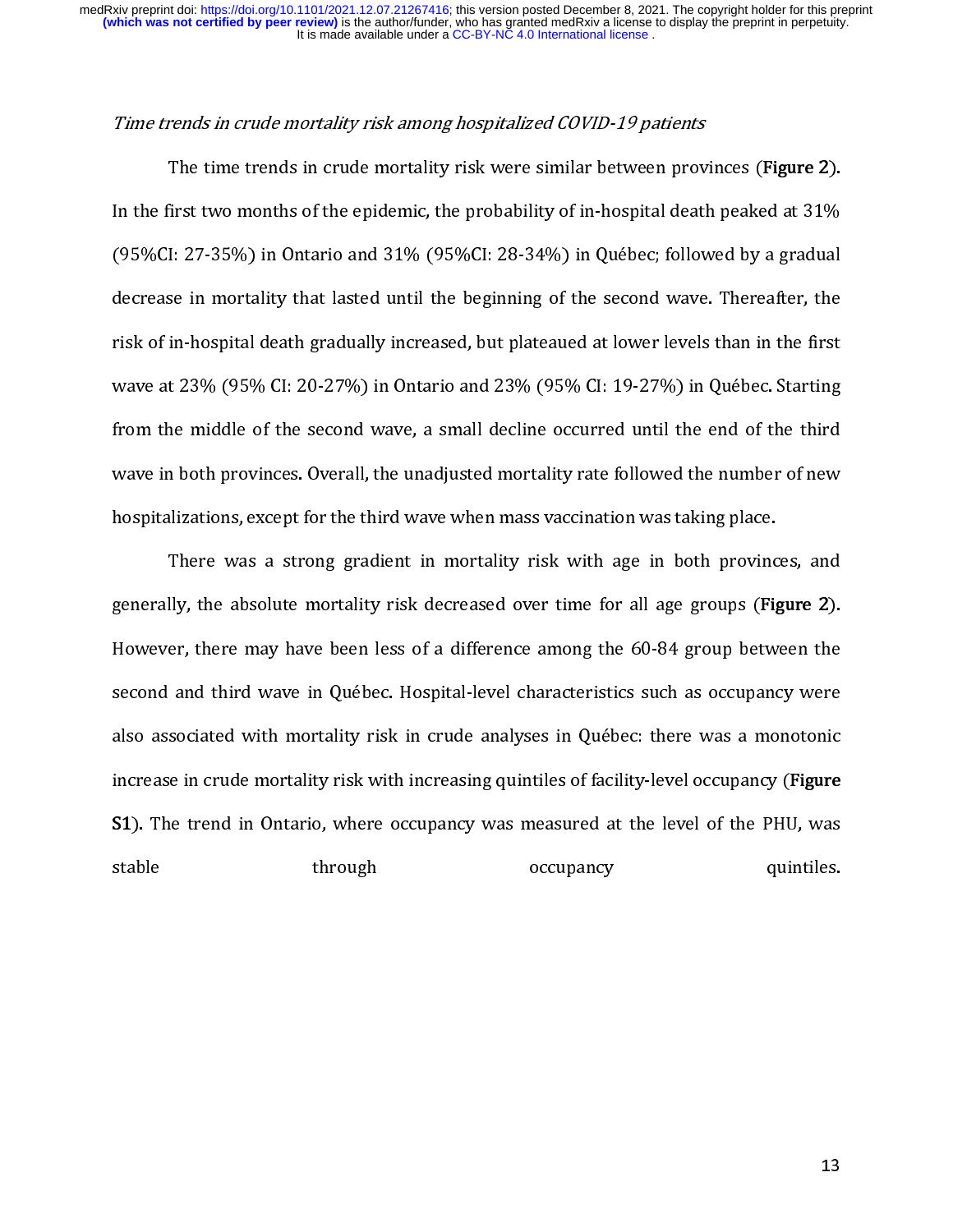

estimates are presented with 95% Clopper-Pearson confidence intervals. Mortality for the first week of March 2020 is not estimates are presented with 95% Clopper-Pearson connuesting mortality for the first week of  $\alpha$  and  $\alpha$  and  $\alpha$  is  $\alpha$  is  $\alpha$  is  $\alpha$  is  $\alpha$  is  $\alpha$  is  $\alpha$  is  $\alpha$  is  $\alpha$  is  $\alpha$  is  $\alpha$  is  $\alpha$  is  $\alpha$  is  $\alpha$  i presented as only 5 and 1 patients were admitted in Ontario and Québec, respectively. Fitted more admitstrated more dependent of the set of the set of the set of the set of the set of the set of the set of the set of the s intervals (shaded areas around the curve). Daily numbers of new patients hospitalized with a COVID-19 diagnosis were intervals (shaded areas around the curve). Daily numbers of new patients hospitalized with a COVID-19 diagnosis were presented as the shaded background. Fanel B: Unadjusted mortality risk among patients hospitalized with COVID-19 by 3-year<br>200 groups, stratified by opidamic wayes, with 95% Clopper Pearson confidence intervals in Ontario age groups, stratified by epidemic waves, with 95% Clopper-Pearson connuement intervals in Ontario and Québec. For each age group, mortality risks during Wave 1 (before August 1st, 2020), Wave 2 (August 1st, 2020 to March 20th, 2021), and Wa (March 21st, 2021 to May 31st, 2021) are shown separately in that order from left to right. There was no hospitalization 9 years in Ontario during Wave 1. Figure 2. Panel A: Unadjusted weekly mortality risk among patients hospitalized with COVID-19 in Ontario and Québec. Point idence ave  $\overline{J}$ n ageu *J-*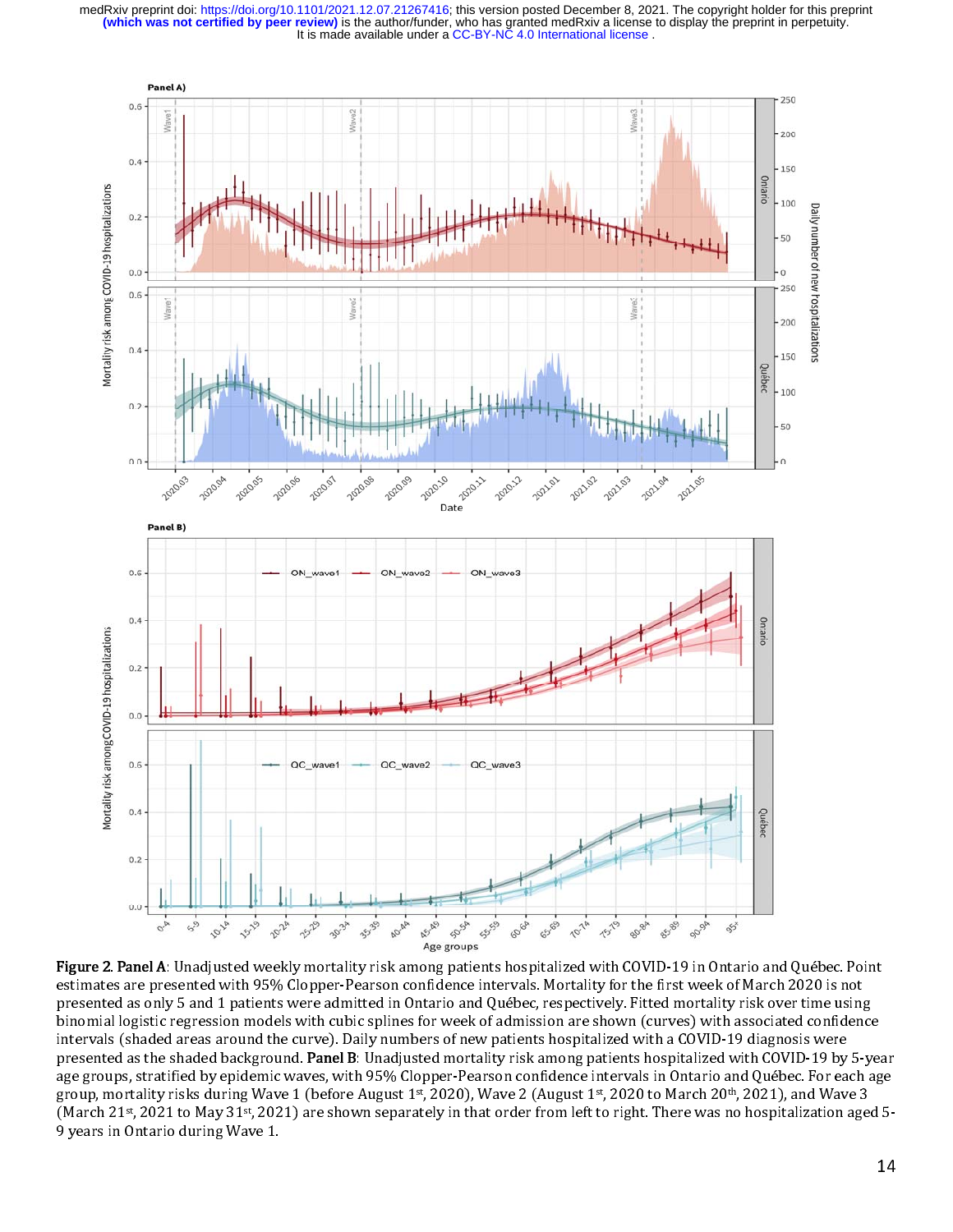### Adjusted mortality risk over time

 After adjusting for age, living environment, hospital-acquired infection status, direct t ICU admission, infection with a VOC, vaccination status (in Québec only), and time-varying g quintiles of hospital occupancy, the estimated temporal trend in mortality risk was similar to the unadjusted ones in both provinces (Figure 3). Despite this, Québec exhibited a more e pronounced decrease in the estimated mortality risk at the beginning of the epidemic: from m 37.1% (95% CI: 27.7-45.8%) to 15.2% (95% CI: 13.2-17.4%). In Ontario, the estimated d  $\alpha$ ecline for the same time period was from 24.7 % (55 % CI: 10.7-51.6 %) to 13.5 % CI: U 11.3-16.0%). Adjusted highest mortality risks during the second wave were comparable in n Ontario (18.9%; 95% CI: 18.0-19.8%) and in Québec (18.2%; 95% CI: 17.3-19.0%) but the e decline in the third wave was more pronounced in Ontario.





Figure 3 Adjusted mortality risk among patient hospitalized with COVID-19 and 95% bootstrapped confidence intervals in Ontario (in red) and Québec (in blue) since March 1st, 2020. The models were adjusted for quintile of occupancy at time of admission, age (cubic spline with 3 knots at 50, 70, and 80 years) gender (in Ontario), whether the patient was from long-term care home, had an hospital-acquired infection, direct admission to the intensive care unit, infection with a variant of concern, full vaccination status (in Québec), and either facility-level fixed effects (in Québec) or public health unit-level fixed effects (in Ontario). The absolute adjusted mortality risks were obtained by marginalizing over each province patient's characteristics, which respective distributions differ slightly. adjusted for quintile of occupancy at time of admission, age (cubic spline with 3 knots at 50, 70, and 80 years), .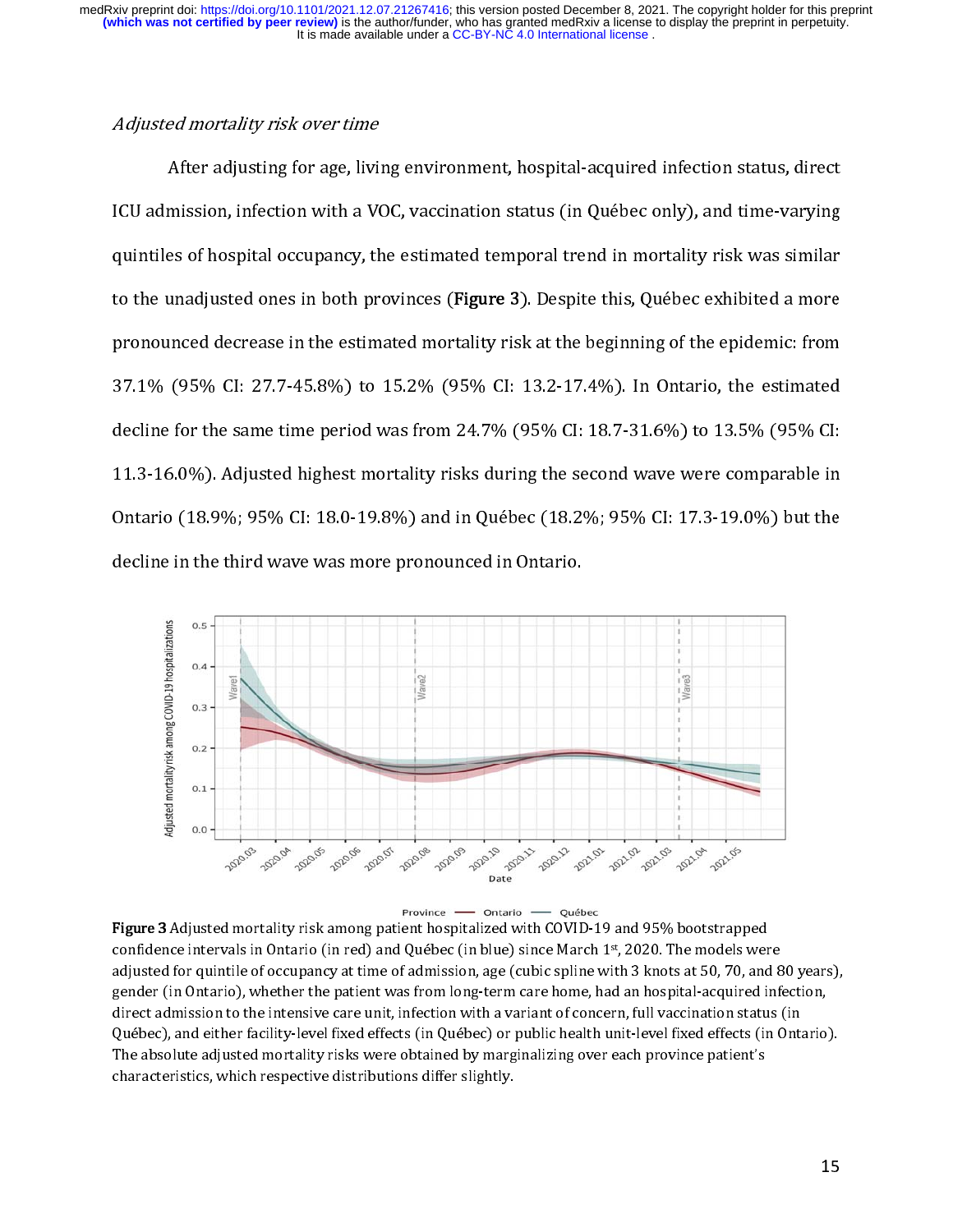In adjusted analyses, mortality risk was higher at the second and highest occupancy<br>quintile in Ontario, while it increased with the occupancy rate in Québec. The adjusted odds<br>of in-hospital mortality in the highest occup of in-hospital mortality in the highest occupancy quintile were 1.2 (95%CI: 1.0-1.4) and 1.6<br>(95%CI: 1.3-1.9) times that of the lowest one in Ontario and Québec respectively. In (95%CI: 1.3-1.9) times that of the lowest one in Ontario and Québec respectively. In addition, the odds among patients that were male (adjusted OR: 1.4; 95%CI: 1.3-1.5, as addition, the odds among patients that were male (adjusted OR:  $1.4$ ;  $95\%$ CI:  $1.3$ - $1.5$ , as compared to females), resident of LTCH (aOR=2.4 in Ontario,  $95\%$ CI: 2.1-2.7; aOR=1.7 in Québec, 95%CI: 1.5-2.0), with presumed hospital-acquired infections (aOR=1.5 in Ontario,<br>95%CI: 1.4-1.7; aOR=1.0 in Québec, 95%CI: 1.0-1.2), directly admitted to the ICU (aOR=3.7 in Ontario, 95%CI; 3.3-4.1;  $aOR=2.5$  in Québec, 95%CI: 2.1-3.1), or were infected with a 95%CI: 3.3-4.1; aOR=2.5 in Québec, 95%CI: 2.1-3.1), or were infected with a<br>VOC (aOR=2.0 in Ontario, 95%CI: 1.7-2.3; aOR=1.3 in Québec, 95%CI: 1.0-1.7), were In Ontario, 1978-1978-1978-11; and the Quebec, 95%CI; aDR=1.3 in Québec, 95%CI: 1.0-1.7), were higher in both provinces. In Québec, none of the fully vaccinated COVID-19 hospitalized higher in both provinces. In Québec, none of the fully vaccinated COVID-19 hospitalized patients died. Odds ratio for these covariates are summarized in Table S1.

# patients died. Odds ratio for these covariates are summarized in Table S1.<br>Lengths of stay in intensive care units Lengths of stay in intensive care units

Over the whole study period, the average length of stay in ICU was longer in Ontario<br>(17.2 days) as compared to Québec (12.9 days; p-value<0.01). This trend was observed for all age groups (all p-values  $< 0.01$ ; Table S2). Comparing the three waves, lengths of stay in ICU decreased steadily over time in Ontario from 19.4 days (first wave), 17.6 days (second<br>wave), to 15.6 days (third wave; all pairwise p-values<0.01; Figure 4). In Québec, average ICU decreased steadily over time in Ontario from 19.4 days (there there)) 19.4 days (there is a<br>wave), to 15.6 days (third wave; all pairwise p-values<0.01; **Figure 4**). In Québec, average<br>length of stays in ICU were 13.5 wave), to 15.6 days (third wave, an pairwise p-values <0.01; Figure 4). In Quebec, average<br>length of stays in ICU were 13.5 days during the first wave and then stabilized at 12.6 days<br>in the following two waves. Age was as in the following two waves. Age was associated with length of stays in both province:<br>hospitalized individuals aged 0 to 49 vears and those aged 80 vears and older spend less in the following two waves rige was are claims with length of stays in both province:<br>hospitalized individuals aged 0 to 49 years and those aged 80 years and older spend less<br>time in ICU than others age groups (all pairwis time in ICU than others age groups (all pairwise p-values<0.01). The age-specific pattern<br>time in ICU than others age groups (all pairwise p-values<0.01). The age-specific pattern time in ICU than  $\frac{1}{\sqrt{2}}$  and  $\frac{1}{\sqrt{2}}$  (all pairwise p-values  $\frac{1}{\sqrt{2}}$ ). The age-specific patterns  $\frac{1}{\sqrt{2}}$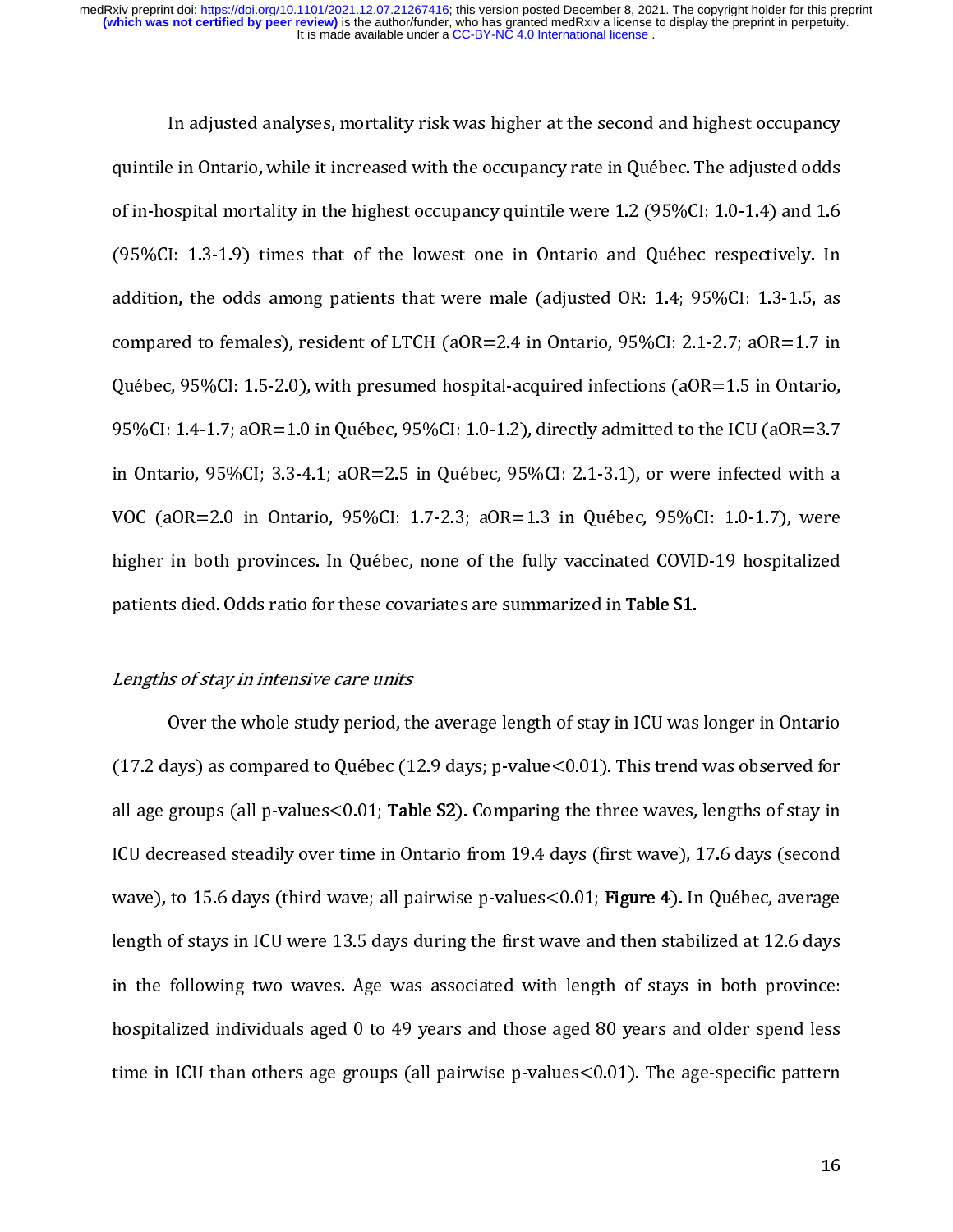was generally consistent across epidemic waves (Fi**gure 32**). In addition, there was a trend of shorter length of stays in ICU among hospitalized patients younger than 70 years of age e with each epidemic wave in Ontario (p-value \0.01, Fi**gure S3**). No conclusive pattern was observed for the length of stays by ICO occupancy rate (Fi**gure S4, SS**). Fatients who died and those who never used ventilator spent less time in ICO (p-value\0.01, except for the third wave; Figure S6-S7).



Figure 4. Kaplan-Meier curves for lengths of stay in intensive care units (Icu) among patients hospitalized.<br>Collin 10 starting of the second patients of the second patients (for second or floridae (better second Meier with COVID-19, stratified by age group and by wave, in Ontario (top row) and Québec (bottom row). Waves 20th<br>and defined as followed functional (before line 20th 2020) assembly waves (distributed 20th 2020 to Marsh 20th are defined as followed: first wave1 (before June 30),  $2020$ , second wave (August 23<sup>rd</sup>, 2020 to March 20th, 2020 to March 20th, 2020 to March 20th, 20th, 20th, 20th, 20th, 20th, 20th, 20th, 20th, 20th, 2020 to March 20 2021), and third wave (March 21st, 2021 to May 31st, 2021). s  $\overline{\phantom{a}}$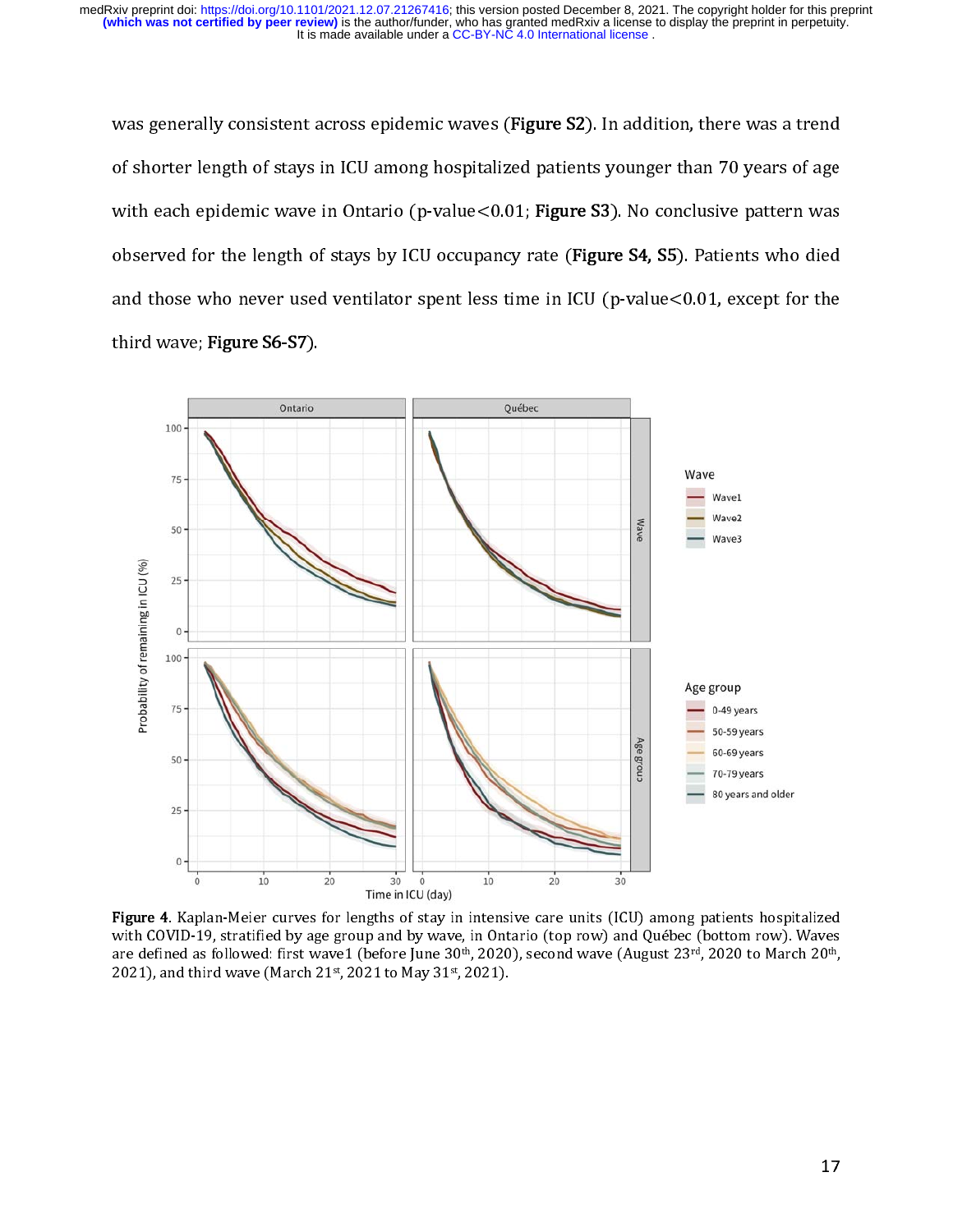### **Discussion**

 $\frac{1}{1}$ Using Prepares of Preparts in the two largest Canadian provinces, this study found<br>ant variations in mortality risk. Part of the observed decline over the three epidemic important variations in mortality risk. Part of the observed decline over the three epidemic<br>waves could be explained by changes in patient characteristics. Specifically, we found that waves could be explained by changes in patient characteristics. Specifically, we found that<br>the demographic profile of those acquiring infection (e.g., age, LTCH residents), hospitalacquired infections, VOC, and higher occupancy rates were associated with higher mortality risk. During periods of highest patient load (higher occupancy), the adjusted inhospital mortality increased in both provinces. The length of ICU stay was consistently ionger in ontario compared to Quebec. Patients aged 0-49 years and those 80 years and hospital mortality increases in both provinces are length of ICU stay was consistently<br>longer in Ontario compared to Québec. Patients aged 0-49 years and those 80 years and<br>older were discharged from ICU more rapidly. older were discharged from ICU more rapidly.<br>The observed substantial decrease in mortality risk during the first wave in both

provinces is consistent with results from studies in the United Kingdom and the United provinces is consistent with results from studies in the United Kingdom and the United<br>States that adopted the same definition of in-hospital death<sup>29,35,36</sup>. Furthermore, given the provinces is consistent with result from states in the United English fluit from states<br>States that adopted the same definition of in-hospital death<sup>29,35,36</sup>. Furthermore, given the<br>discrepant epidemiological curves betwe discrepant epidemiological curves between Ontario and Québec, the similarity in the<br>adiusted temporal trends in mortality risk also provides evidence that factors bevond discrepandies of the set of the statistical curves adjusted temporal trends in mortality risk also provides evidence that factors beyond<br>patient profiles could have played a role. Reasons behind the persistent reduction in adjusted temporal trends in mortality risk also provides trends into the conjunction in<br>patient profiles could have played a role. Reasons behind the persistent reduction in<br>mortality could include adoption of new therapeu mortality could include adoption of new therapeutics and treatments. For example,<br>dexamethasone and anti-IL-6 receptor monoclonal antibodies, which have been shown to dexamethasone and anti-IL-6 receptor monoclonal antibodies, which have been shown to<br>reduce mortality among severely ill patients in the RECOVERY trial<sup>28</sup> became part of dexamed and and and and the correspondance and and anti-IL-6 receptor mortality among severely ill patients in the RECOVERY trial<sup>28</sup> became part of treatment guidelines in early summer of 2020. Other potential factors inc treatment guidelines in early summer of 2020. Other potential factors include the<br>cumulative experiences of hospital teams and the availability of updated evidence-based treatment guidelines in early summer of 2020. Other potential factors include the<br>cumulative experiences of hospital teams and the availability of updated evidence-based<br>COVID-19 protocols<sup>35,37,38</sup>. The availability of CO COVID-19 protocols<sup>35,37,38</sup>. The availability of COVID-19 vaccines in the third wave may also COVID-19 protocols<sup>35,37,38</sup>. The availability of COVID-19 vaccines in the third wave may also<br>18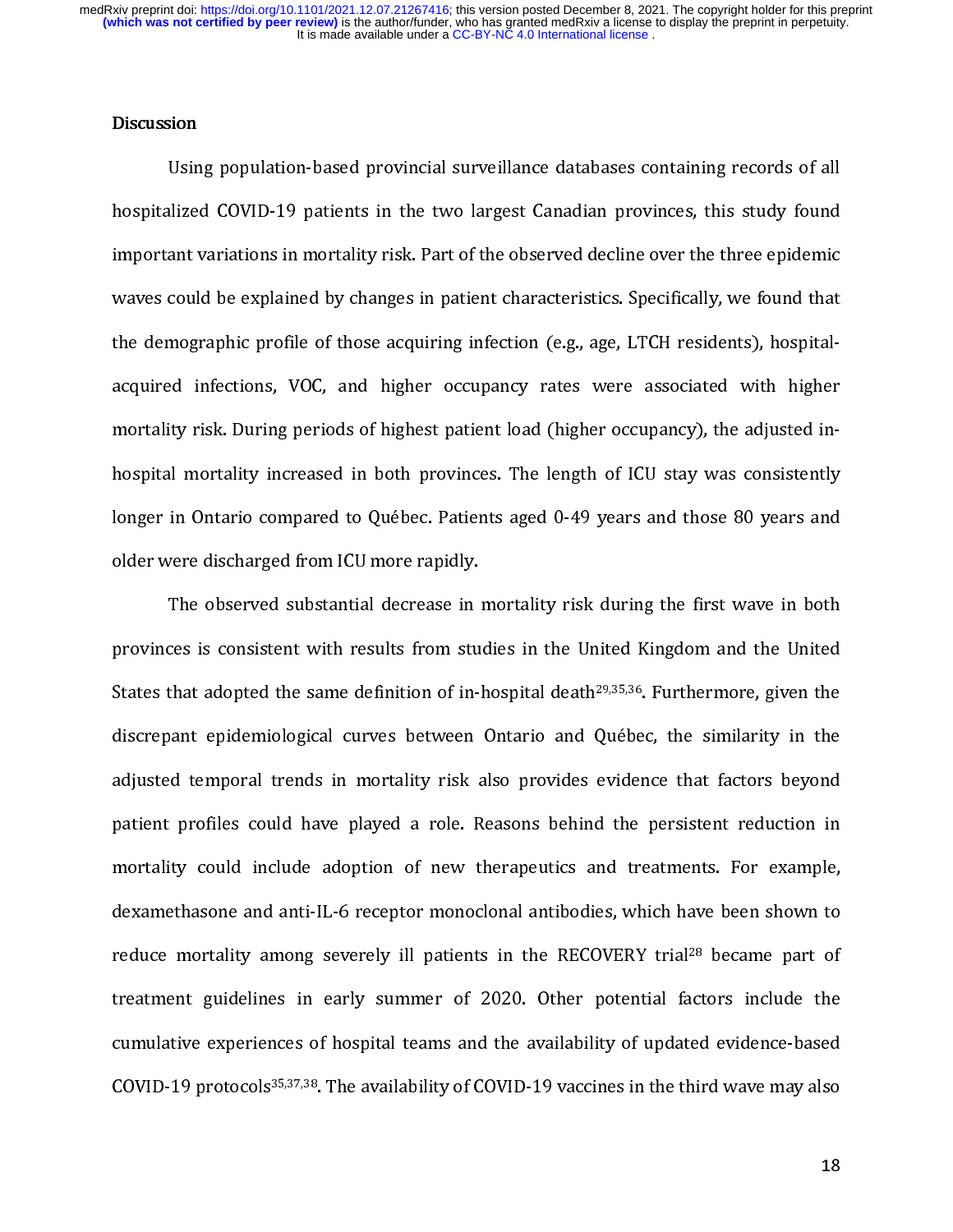contributed to the continuous decreasing mortality rate with increasing coverage of first<br>dose vaccine during that period<sup>39</sup>.<br>Overall, our analyses suggest that part of these in-hospital mortality risk reductions

 $\begin{bmatrix} 1 \ 4 \end{bmatrix}$ dose vaccine during that period<sup>39</sup>.<br>Overall, our analyses sugge<br>could be sustained if hospital cap Overally once sustained if hospital capacity is maintained and hospital-acquired infections are<br>ted. These findings are aligned with those from studies conducted worldwide 14,25,40prevented. These findings are aligned with those from studies conducted worldwide 14,25,40-<br><sup>42</sup>. Limited critical care resources and rapidly increasing staff-to-patient ratio could have prevented. These findings are anglied with those from studies conducted worldwide 14,25,40-<br><sup>42</sup>. Limited critical care resources and rapidly increasing staff-to-patient ratio could have<br>influenced patient outcomes during influenced patient outcomes during periods of high transmission<sup>29,43</sup>. Additionally, nosocomial infections could exacerbate mortality risk because the already admitted patient population has vulnerable health conditions and higher rates of comorbidities<sup>42,44</sup>.<br>Concomitant with reductions in mortality risks, decreases in the length of ICU stavs

population has vulnerable health conditions and higher rates of comorbidities<sup>42,44</sup>.<br>Concomitant with reductions in mortality risks, decreases in the length of l<br>have been observed in multiple settings during the first wa CONCOMITANT WITH REDUCTIONS IN MALY STATES IN THE LENGTH OF ISSUE ONLY THE LENGTH CONSUMENCE IN THE LENGTH OF I<br>Reductions in the length of ICU stays throughout the study period. Despite the similar temporal continuous decline in ICU stay throughout the study period. Despite the similar temporal<br>patterns between provinces, we observed that the length of ICU stay in Ontario was consistently longer than it in Québec, and the proportion of patients admitted to ICU was patterns accounting provinces, we observed that the length of Propy in Ontario was<br>consistently longer than it in Québec, and the proportion of patients admitted to ICU was<br>higher in Ontario as well. Inter-provincial diffe consistently longer than it in Quebec, and the proportion or patients admitted to ICU and<br>higher in Ontario as well. Inter-provincial differences in clinical practices, such as criteria<br>for ICU admission and discharge, cou for ICU admission and discharge, could explain part of these differences. Other reasons<br>include the changing demographic profiles of COVID-19 admissions. For example, patients for ICU admissions and discussed include the changing demographic profiles of COVID-19 admissions. For example, patients aged 0 to 49 years and those 80 years and older spent less time in ICU than the others. aged 0 to 49 years and those 80 years and older spent less time in ICU than the others.<br>Potentially because younger patients ( $\leq$ 50 years) improve more rapidly<sup>47</sup> and those in the Potentially because younger patients ( $\leq$ 50 years) improve more rapidly<sup>47</sup> and those in the oldest age group experience higher mortality in ICU<sup>48,49</sup>. These findings are consistent with Potentially because younger patients ( $\leq$ 50 years) improve more rapidly<sup>47</sup> and those in the<br>oldest age group experience higher mortality in ICU<sup>48,49</sup>. These findings are consistent with<br>the observed shorter ICU stay a the observed shorter ICU stay among those who died and those who never used ventilator.<br>Tracking the evolution of patient outcomes can help improve hospital services,

Tracking the evolution of patient outcomes can help improve hospital services<br>supply chain management, human resources planning, and prioritize future research<sup>51</sup>. In Tracking the evolution of patient of patient of patient of patient of patient of patient of patient of patient outcomes can help in prove the matter of patient of patient of patient of patient of patient of patient of pati supply chain management, human resources planning, and prioritize future research<sup>91</sup>. In<br>19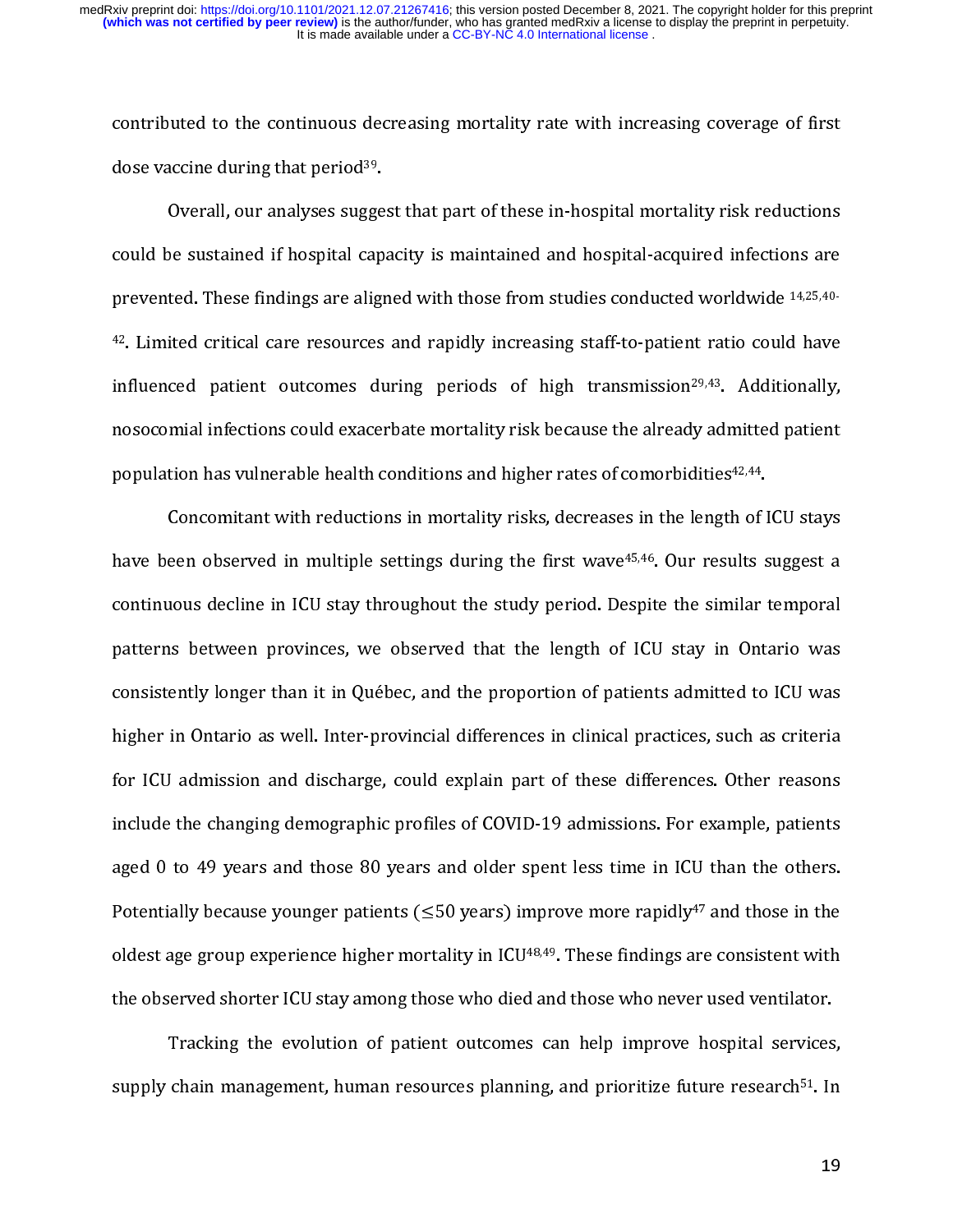:<br>|}<br>|} addition, the average length of ICU stay is a critical metric required to project census ICU<br>bed, which has been a limiting factors of healthcare systems in several settings<sup>52</sup>. Despite<br>differences in the proportion of pa hospital mortality risks were relatively consistent between Ontario and Québec. Improving our understanding of it o demand may contribute to optimizing patient outcomes and neip hour understanding of ICU demand may contribute to optimizing patient outcomes and help<br>planning for sufficient hospital capacity to adapt to potential increases in patient flow<sup>14,53</sup>. planning for sufficient hospital capacity to adapt to potential increases in patient flow<sup>14,53</sup>.<br>Our study should be interpreted considering certain limitations. First, we were

planning for sufficient hospital capacity to adapt to potential increases in patient flow14,55.<br>Our study should be interpreted considering certain limitations. First, we were<br>unable to control for sex<sup>54</sup>, ethnicity<sup>55,56</sup> unable to control for sex<sup>54</sup>, ethnicity<sup>55,56</sup>, or comorbidities<sup>57</sup>—factors that have been<br>associated with COVID-19 mortality in some of the studies. Even though we were able to associated with COVID-19 mortality in some of the studies. Even though we were able to<br>control for some of the main predictors of COVID-19 mortality (e.g., age, hospital-acquired infections, LTCH residents), we cannot rule out residual confounding. In addition, we control for some of the main predictors of the main predictors,  $C_0$ ,  $C_0$ ,  $C_0$ ,  $C_0$ ,  $C_1$ ,  $C_2$ ,  $C_0$ ,  $C_1$ ,  $C_2$ ,  $C_0$ ,  $C_1$ ,  $C_2$ ,  $C_0$   $C_1$ ,  $C_2$   $C_0$   $C_2$   $C_1$   $C_2$   $C_1$   $C_2$   $C_1$   $C_2$   $C_2$  infections), considered all patients with a lab-confirmed SARS-CoV-2 diagnosis although we could not<br>confirm that it was the principal reason for the hospitalization. Second, the healthcare confirm that it was the principal reason for the hospitalization. Second, the healthcare<br>administrative and surveillance databases used for this study do not provide detailed confirm that it was the principal reason for the displanation. The hospitalization<br>administrative and surveillance databases used for this study do not provide detailed<br>information on treatments received by patients. This and<br>information on treatments received by patients. This limitation hampered our ability to<br>examine how evolving standards of care and specific treatments impacted mortality examine how evolving standards of care and specific treatments impacted mortality<br>outcomes. Third, we defined our mortality outcome as patients that died within 28 days examine the evolving standards of care and specific treatments impacts the careginal<br>outcomes. Third, we defined our mortality outcome as patients that died within 28 days<br>after admission which may slightly underestimate m after admission which may slightly underestimate mortality risk. However, this definition<br>captures close to 90% of the total in-hospital deaths. Additionally, it has the merit of captures close to 90% of the total in-hospital deaths. Additionally, it has the merit of measuring the immediate impact of COVID-19 on deaths more accurately<sup>58</sup>. Finally, the captures close to 90% of the total in-hospital deaths. The theorem, y is the the merit of the measuring the immediate impact of COVID-19 on deaths more accurately<sup>58</sup>. Finally, the CCM+ data from Ontario did not allow the CCM+ data from Ontario did not allow the addition of facility-level variables and vaccine<br>status. We addressed this by using public health unit-level variables to (partially) control CCCM+ data from Ontario did not allow the additions of facility-level variables to (partially) control<br>for inter-hospital variations. Further, the lack of vaccine status should not affect the results for inter-hospital variations. Further, the lack of vaccine status should not affect the results  $\frac{1}{2}$ for inter-hospital variations. Further, the lack of variations in variations. Further, the results of  $\sim$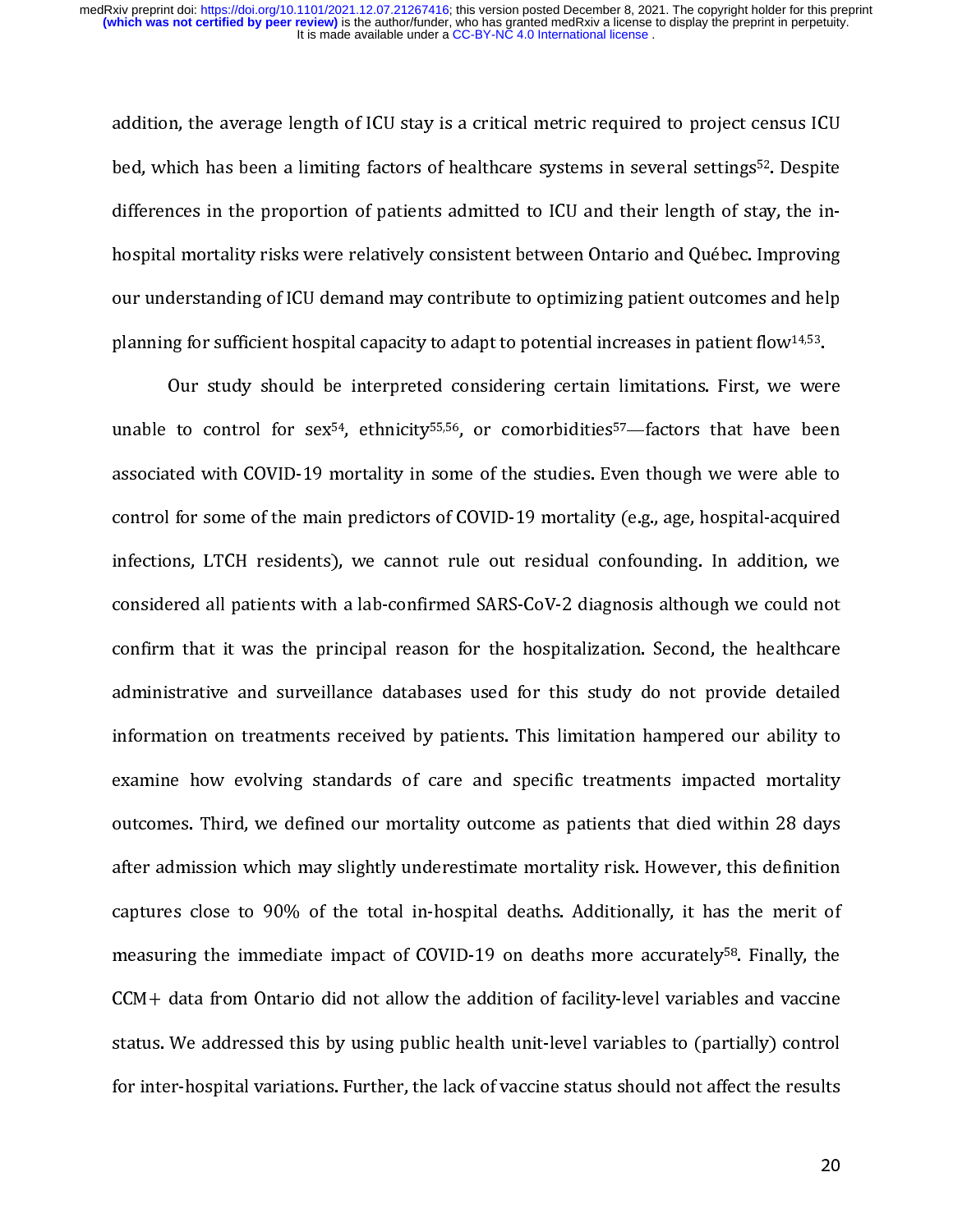based on the tiny number of fully vaccinated patients (<0.01%) and the similar timeline of<br>vaccination program implemented during the study period.<br>Strengths of this study includes its representativeness: all hospitalizati

|<br>|<br>|<br>| two provinces are included. This study also adds considerably to the timeline —spanning over three epidemic waves - of COVID-19 inpatient mortality risks and lengths of ICU stay. the province are included. The over three epidemic waves— of COVID-19 inpatient mortality risks and lengths of ICU stay.<br>We controlled for some of the key confounders and results were relatively consistent over the controlled for some of the key confounders and results were relatively consistent<br>across provinces operating under different health jurisdiction. across provinces operating under different health jurisdiction.<br>In conclusion, this study demonstrates temporal variability in mortality risk among

hospitalized patients that could not be explained by changes in COVID-19 patients' In this study of the explained by changes in COVID-19 patients'<br>In could not be explained by changes in COVID-19 patients'<br>In this profiles across epidemic waves. Findings highlight the importance of demographic profiles across epidemic waves. Findings highlight the importance of<br>strategies to buffer against surges in hospital capacity and limiting nosocomial outbreaks demographic profiles across epidemic waves. Finally inglinged the importance of<br>strategies to buffer against surges in hospital capacity and limiting nosocomial outbreaks<br>to reduce in-hospital mortality risk. As the epidem strategies to reduce in-hospital mortality risk. As the epidemic continues, there remains a potential<br>for future surges from emergence of new variants, especially if associated with increased for future surges from emergence of new variants, especially if associated with increased<br>virulence, and the potential for waning protection against severity from vaccines; but also for future surges from emergence of new variants, especially if also wirulence, and the potential for waning protection against severity from vaccines; but also<br>the potential for reduction in hospitalization with the scale virulence, and the potential for reduction in hospitalization with the scale-up of outpatient therapeutics.<br>Hence, continued monitoring of the evolution of patient outcomes and re-evaluation of the the potential formulation in the potential formulation in the potential formulation in the scale of the scale and the scale and the scale and the scale of the scale of the scale of  $\Gamma$  of  $\Gamma$  of  $\Gamma$  of  $\Gamma$  of  $\Gamma$  of Hength of ICU stay will be essential to adapt, and inform hospital capacity planning to improve patient outcomes. length of ICU stay will be estimated adapty, and inform hospital capacity planning to improve patient outcomes.

# improve patient outcomes. Authors' contribution

 $\begin{bmatrix} 1 \\ 2 \end{bmatrix}$ YX, SM, DB, and MMG conceived and designed the study, YX conducted the statistical analysis, conducted the literature search drafted the manuscript. HM supported data curation and cleaning for Ontario. HM, DB, MB, BS, AC, AV, IG, NK, SM, and MMG interpreted curation and cleaning for Ontario. HM, DB, MB, BS, AC, AV, IG, NK, SM, and MMG interpreted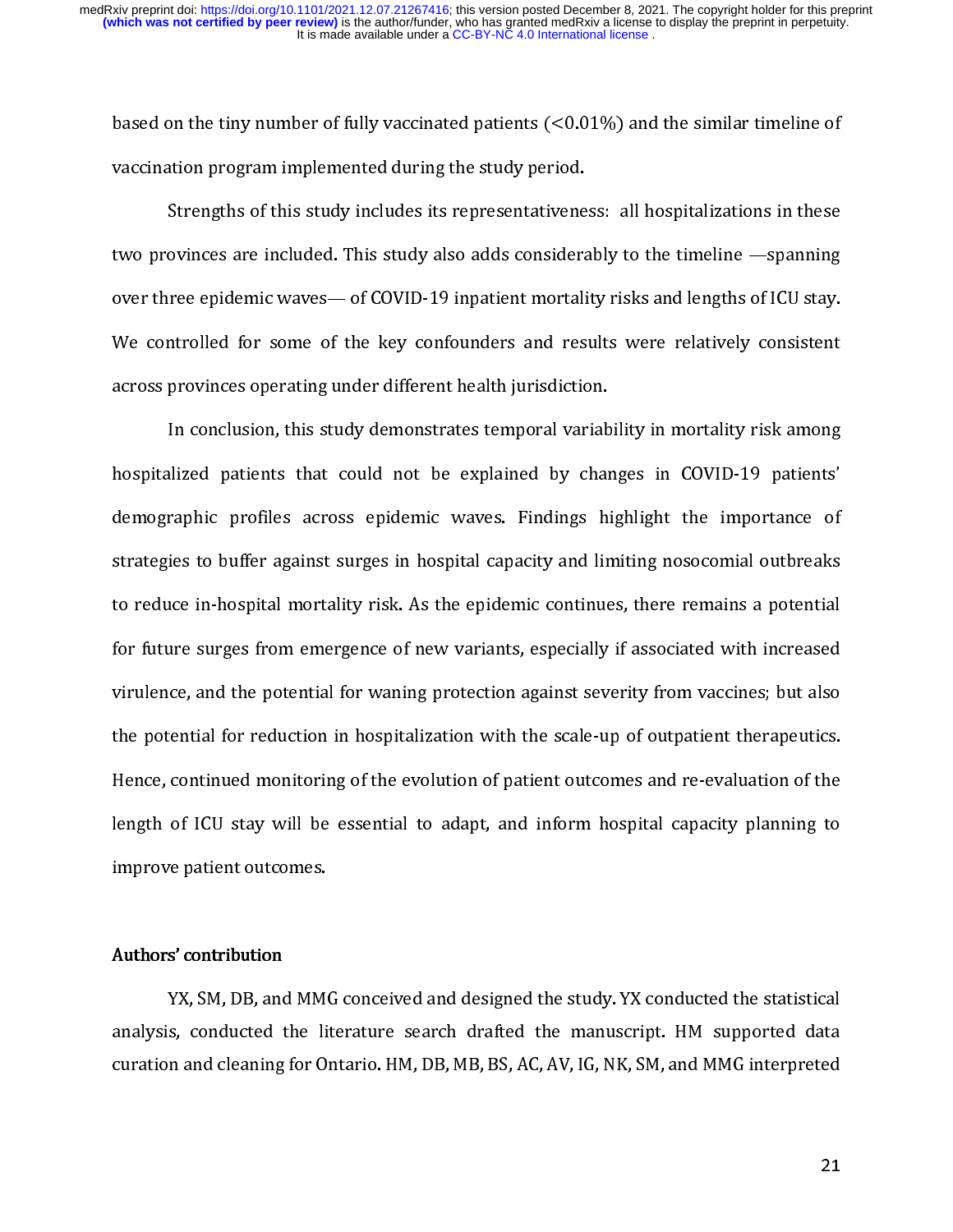results, drafted and edited the manuscript, and critically reviewed it for intellectual content.

## Acknowledgements Acknowledgements

 $\begin{bmatrix} 1 \\ 1 \\ 2 \\ 3 \end{bmatrix}$  $\overline{a}$ This work was supported by McGill's *Interdisciplinary Initiative for Infection and*<br>Immunity (Mi4) (to MM-G) and a grant from the *Canadian Institutes of Health Research* (to<br>SM). YX is supported by a doctoral award from  $(FRQS)$ . BS research program is funded by a *Canada Research Chair (Tier 2) in Economics* SM). TX is supported by a doctoral award from the Fonds de recherche du Québec – santé<br>(FRQS). BS research program is funded by a *Canada Research Chair (Tier 2) in Economics*<br>of Infectious Diseases, MM-G research program (FRQS). BS research program is funded by a *canada Research Chair (Tier 2) in Economics*<br>of Infectious Diseases, MM-G research program is funded by a *Canada Research Chair (Tier*<br>2) in Population Health Modeling, NK is su of Infectious Diseases; MM-G research program is funded by a canada Research Chair (Tier<br>
2) in Population Health Modeling, NK is supported by a career award from the Fonds de<br>
Recherche Québec – Santé (FRQ-S; Junior 1); a Canada Research Chair (Tier 2) in Mathematical Modeling and Program Science.

#### Declaration of interest

2) in Fopulation Health Modeling; NK is supported by a career award from the Fonds de<br>Recherche Québec - Santé (FRQ-S; Junior 1); and SM research program is funded by a<br>Canada Research Chair (Tier 2) in Mathematical Modeli Canada Research Chair (Tier 2) in Mathematical Modeling and Program Science.<br>
Declaration of interest<br>
MM-G reports an investigator-sponsored research grant from Gilead Sciences Inc. MM-<br>
G reports an investigator-sponsore  $\overline{a}$ tual arrangements from the *Institut national de sante publique du Quebec* (INSPQ),<br>*stitut d'excellence en santé et services sociaux* (INESSS), the *World Health*<br>*zation*, and the *Joint United Nations Programme on HIV/A* contractual arrangements from the *Institut national de santé publique du Québec* (INSPQ),<br>the *Institut d'excellence en santé et services sociaux* (INESSS), the *World Health* contractual arrangements from the *institut national de santé publique du Québec* (INSPQ),<br>the *Institut d'excellence en santé et services sociaux* (INESSS), the *World Health*<br>*Organization*, and the *Joint United Nations Organization*, and the *Joint United Nations Programme on HIV/AIDS* (UNAIDS), all outside<br>of the submitted work. NK reports research funding from Gilead Sciences, advisory fees from Gilead Sciences, ViiV Healthcare, Merck and Abbvie, and speaker fees from Gilead Sciences and Gilead Sciences, ViiV Healthcare, Merck and Abbvie, and speaker fees from Gilead Sciences and<br>Merck, all outside of the submitted work.<br>22 Merck, all outside of the submitted work.<br>
22 Merck, all outside of the submitted work.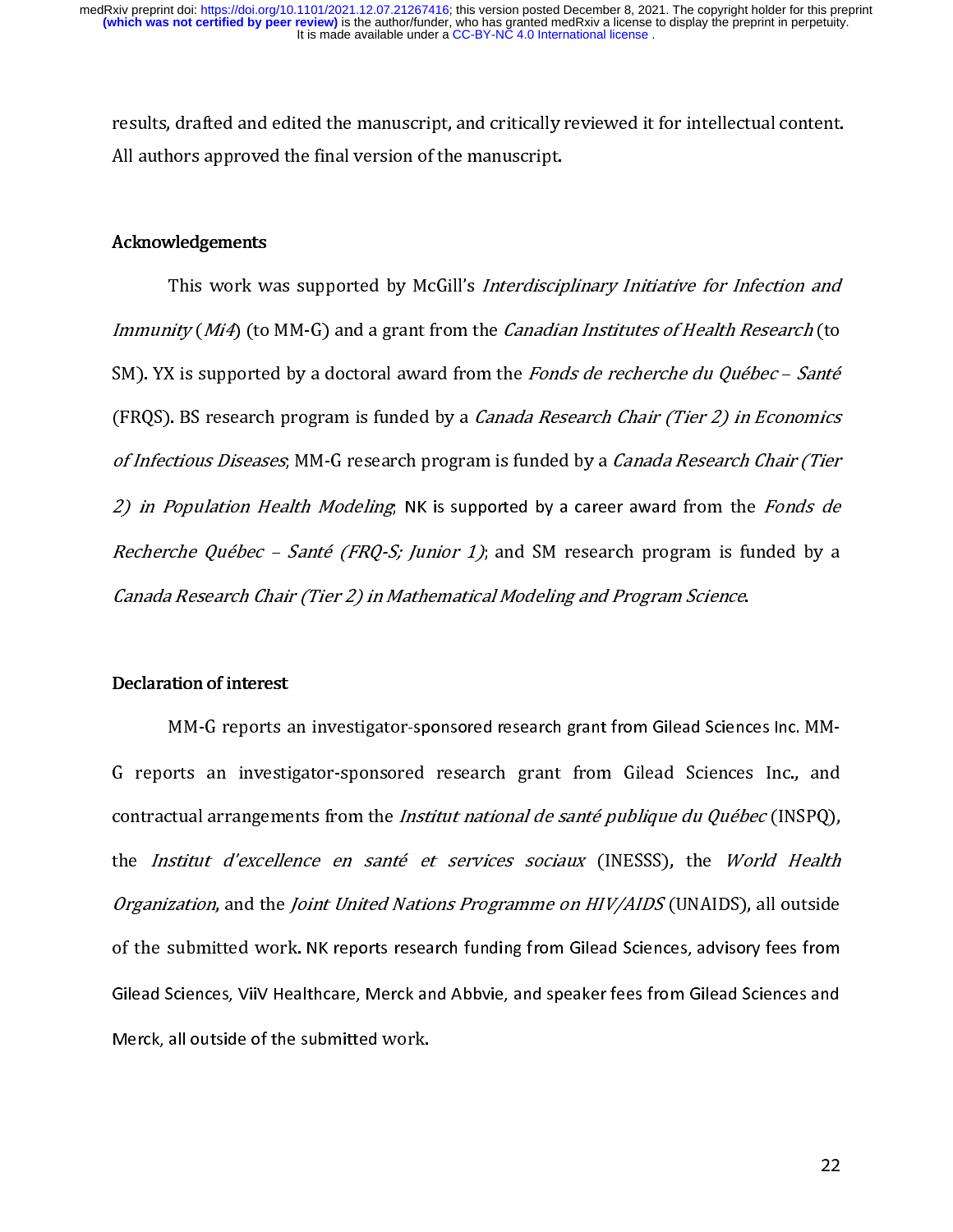- References<br>1 Godi<br>2 tra<br>1nt J<br>2 Onto
- 
- 
- $\begin{bmatrix} 1 \\ 2 \\ 3 \end{bmatrix}$ 2 transmission dynamics in Canada-A mathematical modeling study of surveillance data<br>
2 transmission dynamics in Canada-A mathematical modeling study of surveillance data<br>
1nt J Infect Dis 102, 254-259, doi:10.1016/j.ijid. Int J Infect Dis **102**, 254-259, doi:10.1016/j.ijid.2020.10.046 (2021).<br>Ontario COVID-19 Data Tool, <https://www.publichealthontario.ca/en/data-and-<br>analysis/infectious-disease/covid-19-data-surveillance/covid-19-data-tool Intario COVID-19 Data Tool, <https://www.publichealthontario.ca/<br>analysis/infectious-disease/covid-19-data-surveillance/covid-19-data<br>(<br>Données COVID-19 au Québec, <https://www.inspq.qc.ca/covid-19-data<br>(<br>Données COVID-19 2 Ontario COVID-19 Data Tool, Sinteps://www.publicaltealthontario.ca/en/data-tool?tab=st<br>
analysis/infectious-disease/covid-19-data-surveillance/covid-19-data-tool?tab=st<br>
(<br>
Données COVID-19 au Québec, <https://www.inspq. (<br>
Channées COVID-19 au Québec, <https://www.inspq.qc.ca/covid-19/donnees> (<br>
Favara, A., Philip, E. S. & Jones, A. M. Ontario's hard-hit ICUs aren't just running out of<br>
beds, but also doctors and nurses,<br>
<https://www.ct 、DFb<NF NhC piD< 3 Donnees Covid-19 au Quebec, A. M. Ontario's hard-hit ICUs aren't just running<br>leads, but also doctors and nurses, A. M. Ontario's hard-hit ICUs aren't just running<br>leads, but also doctors and nurses.<br>
<https://www.ctvnew Favara, A., Philip, E. S. & Jones, A. M. Ontario's hard-hit ICUs aren't just running out of<br>
beds, but also doctors and nurses,<br>
<https://www.ctvnews.ca/health/coronavirus/ontario-s-hard-hit-icus-aren-t-just-<br>
<u>running-out</u>
- beds, but also doctors and naises,<br>
shttps://www.ctvnews.ca/health/<br>
<u>running-out-of-beds-but-also-doct</u><br>
Favaro, A., Philip, E. S. & Cousins, I<br>
resort' triage protocols, <https://w<br>
hospitals-on-the-verge-of-enacting<br>
Ol Favaro, A., Philip, E. S. & Cousins, B. Ontario hospitals on the ver<br>resort' triage protocols, <https://www.ctvnews.ca/health/coron<br>hospitals-on-the-verge-of-enacting-last-resort-triage-protocols--<br>Olivier, A. The impacts
- 5 Favaro, A., Philip, E. S. & Cousins, B. Ontario hospitals on the verge of enacting 'last<br>
resort' triage protocols, <br/> $\kappa$ . Https://www.ctvnews.ca/health/coronavirus/ontario-<br>
hospitals-on-the-verge-of-enacting-last
- 
- doi:10.1001/jamanetworkopen.2021.6556 (2021).<br>Armstrong, R. A., Kane, A. D. & Cook, T. M. Outcomes from intensive care in patients
- resort' triage protocols, <https://www.ctvnews.ca/health/coronavirus/ontario-<br>hospitals-on-the-verge-of-enacting-last-resort-triage-protocols-1.5406746> (<br>Olivier, A. 'The impacts are huge': Quebec hospitals pushed to the Olivier, A. 'The impacts are huge': Quebec hospitals pushed to the limit as corpatients increase, <https://globalnews.ca/news/7568846/quebec-hospitals-plimit-coronavirus/> (<br>berfel, A. Montreal hospitals already overwhelme orther, R. The impacts are huge : Quebec hospitals pushed to the limit as coronavirus<br>patients increase,  $\alpha$ (https://globalnews.ca/news/7568846/quebec-hospitals-pushed-to<br>limit-coronavirus/>(<br>Derfel, A. Montreal hospitals
- patients increase, sincrease, and metalling the mission patients in the since to Derfel, A. Montreal hospitals already overwhelmed by COVID-19: ICU chief, shttps://montrealgazette.com/news/local-news/montreal-hospitals-alr Derfel, A. Montreal h<br>
Shttps://montrealgaz<br>
Noverwhelmed-by-cov<br>
Finelli, L. *et al.* Morta<br>
2020. JAMA Network<br>
doi:10.1001/jamanet<br>
Armstrong, R. A., Kan<br>
with COVID-19: a syst<br>
Anaesthesia 75, 1340<br>
Dennis, J. M., McGo 2 Derty, A. Montreal apazette.com/news/local-news/montreal-hospitals-already<br>
2. Normal hospitals alread<br>
2. Normal hospitals alread<br>
2. Dervine line by-covid-19-icu-chief> (<br>
2. Finelli, L. *et al.* Mortality Among US Pat Finelli, L. *et al.* Mortality Among US Pat<br>2020. JAMA Network Open 4, e216556<br>doi:10.1001/jamanetworkopen.2021.6<br>Armstrong, R. A., Kane, A. D. & Cook, T<br>with COVID-19: a systematic review an<br>Anaesthesia 75, 1340-1349, doi 8 Finelly, L. et al. Workding Contention 10020, JAMA Network Open 4, e216556-e216556,<br>
doi:10.1001/jamanetworkopen.2021.6556 (2021).<br>
Armstrong, R. A., Kane, A. D. & Cook, T. M. Outcomes from intensive care in patients<br>
wi 2020. JAMA Network Open 4, e216350 e216356,<br>doi:10.1001/jamanetworkopen.2021.6556 (2021)<br>Armstrong, R. A., Kane, A. D. & Cook, T. M. Outco<br>with COVID-19: a systematic review and meta-an:<br>Anaesthesia 75, 1340-1349, doi:10.1 Armstrong, R. A., Kane, A. D. & Cook, T. M. Outcom<br>with COVID-19: a systematic review and meta-anal<br>Anaesthesia 75, 1340-1349, doi:10.1111/anae.1520<br>Dennis, J. M., McGovern, A. P., Vollmer, S. J. & Mat<br>Critical Care Patien with COVID-19: a systematic review and meta-analysis of observational studies.<br>
Anaesthesia 75, 1340-1349, doi:10.1111/anae.15201 (2020).<br>
10 Dennis, J. M., McGovern, A. P., Vollmer, S. J. & Mateen, B. A. Improving Surviva Anaesthesia 75, 1340-1349, doi:10.1111/anae.15201 (2020).<br>Dennis, J. M., McGovern, A. P., Vollmer, S. J. & Mateen, B. A. Improving Survival<br>Critical Care Patients With Coronavirus Disease 2019 in England: A National Cohe<br>S Anaesthesia 75, 1340-1345, doi.10.11117/anae.15201 (2020).<br>Dennis, J. M., McGovern, A. P., Vollmer, S. J. & Mateen, B. A.<br>Critical Care Patients With Coronavirus Disease 2019 in Englan<br>Study, March to June 2020. Crit Care Critical Care Patients With Coronavirus Disease 2019 in England: A National Cohort<br>
Study, March to June 2020. Crit Care Med 49, 209-214,<br>
doi:10.1097/CCM.0000000000004747 (2021).<br>
De Rosa, F. G. et al. Risk Factors for M
- Piedmont, Italy: Results from the Multicenter, Regional, CORACLE Registry. *J Clin Med* 10,<br>doi:10.3390/icm10091951 (2021).
- 
- 
- Study, March to June 2020. Crit Care Med 49, 209-214,<br>doi:10.1097/CCM.0000000000004747 (2021).<br>De Rosa, F. G. *et al.* Risk Factors for Mortality in COVID-19 Hospitalized Patients in<br>Piedmont, Italy: Results from the Multi Study, March to June 2020. Christine Med 49, 209-214,<br>doi:10.1097/CCM.0000000000004747 (2021).<br>De Rosa, F. G. *et al.* Risk Factors for Mortality in COVID-<br>Piedmont, Italy: Results from the Multicenter, Regional<br>doi:10.339 De Rosa, F. G. *et al.* Risk Factors for Mortality in Piedmont, Italy: Results from the Multicenter, doi:10.3390/jcm10091951 (2021).<br>Cummings, M. J. *et al.* Epidemiology, clinical cc with COVID-19 in New York City: a pros 11 De Rosa, F. C. et al. Risk Factors for Moltality in COVID-19 Hospitalized Patients in<br>
Piedmont, Italy: Results form the Multicenter, Regional, CORACLE Registry. J Clin R<br>
doi:10.3390/jcm10091951 (2021).<br>
Cummings, M. J Teamont, Italy: Nessair of the Multicenter, Regional, Corolecte Registry. J clin Med 10,<br>doi:10.3390/jcm10091951 (2021).<br>Cummings, M. J. et al. Epidemiology, clinical course, and outcomes of critically ill adults<br>with COVI cummings, M. J. *et al.* Epidemiolog<br>with COVID-19 in New York City: a<br>doi:10.1016/S0140-6736(20)31189<br>Horwitz, L. I. *et al.* Trends in COVID<br>92, doi:10.12788/jhm.3552 (2021).<br>Bravata, D. M. *et al.* Association of<br>Mortal untilings, w.f. a.e. the course, must be contributed to controlled the course, and outcomes of critically in New York City: a prospective cohort study. Lancet 395, 1763-1770, doi:10.1016/S0140-6736(20)31189-2 (2020).<br>Horw with COVID-19 in New York City: a prospective connect study. Lancet 353, 1763-1770,<br>doi:10.1016/50140-6736(20)31189-2 (2020).<br>Horwitz, L. I. *et al.* Trends in COVID-19 Risk-Adjusted Mortality Rates. *J Hosp Med* 16,<br>92, d Horwitz, L. I. *et al.* Trends in COVID-19 Risk-Adobtiz, L. I. *et al.* Trends in COVID-19 Risk-Adobtiz, And D. M. *et al.* Association of Intensive (<br>Mortality Rates in US Department of Veteran:<br>Pandemic. *JAMA Netw Open* 13 Horwitz, L. I. et al. Instant Covid-13 Horse Adjusted Mortality Rates. J Hosp Med 16, 30-<br>92, doi:10.12788/jhm.3552 (2021).<br>Bravata, D. M. *et al.* Association of Intensive Care Unit Patient Load and Demand With<br>Mortali Pravata, D. M. *et al.* Association of l<br>Bravata, D. M. *et al.* Association of l<br>Mortality Rates in US Department o<br>Pandemic. *JAMA Netw Open* 4, e20:<br>(2021). 14 Bravata, D. M. et al. Association of Intensive Care Onlt Patient Load and Demand With<br>Mortality Rates in US Department of Veterans Affairs Hospitals During the COVID-19<br>Pandemic. JAMA Netw Open 4, e2034266, doi:10.1001/ Pandemic. JAMA Netw Open 4, e2034266, doi:10.1001/jamanetworkopen.2020.3426<br>(2021).<br> Pandemic. JAMA Netw Open 4, e2034266, doi:10.1001/jamanetworkopen.2020.34266<br>(2021). (2021).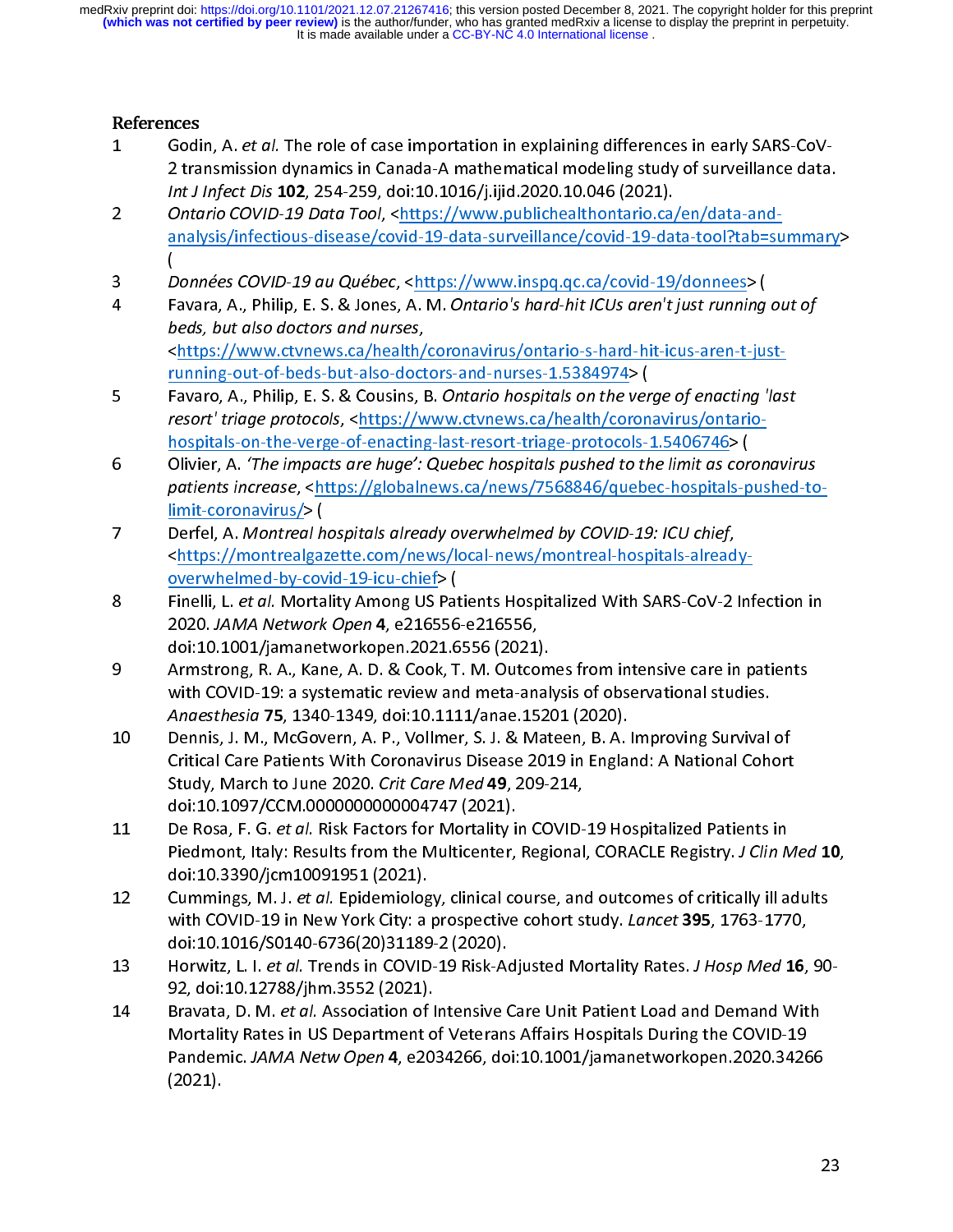- 
- 
- 
- 15 Harris, S. et al. Impact on mortal variable analysis using critical care bed strain. *Intensive*<br>
Care Med 44, 606-615, doi:10.1007/s00134-018-5148-2 (2018).<br>
COVID-19 Forecasts: Hospitalizations, <https://www.cdc.gov/c ward patients: an instrumental variable and ysing the Correlation Care Med 44, 606-615, doi:10.1007/s00134-018-5148-2 (2018).<br>
COVID-19 Forecasts: Hospitalizations, <https://www.cdc.gov/coronavirus/2019-<br>
neov/science/fore COVID-19 Forecasts: Hospitalizations, <https://www.cdc.gov/concov/science/forecasting/hospitalizations-forecasts.html> (<br>Update on COVID-19 Frojections, <https://covid19-sciencetable.<br>Suivi de l'évolution de l'épidémie de 16 Covisions. The maniform of the matter in the method in the method is the covision of the covision of the covid-19 Forecasts: Https://www.inesss.qc.ca/en/covid-19/risques-dhospitalization-et-projections-<br>
18 Suivi de l'é
- 
- 
- 
- Update on COVID-19 Projections, <https://covid19-scienceta<br>Suivi de l'évolution de l'épidémie de COVID-19 et des besoins<br><https://www.inesss.qc.ca/en/covid-19/risques-dhospitalists<br>besoins-hospitaliers.html> (<br>Rees, E. M. 17 Update on COVID-19 Projections, Since of the COVID-19 et des besoins hospitaliers au Québec,<br>
suivide l'évolution de l'épidémie de COVID-19 et des besoins hospitaliers au Québec,<br>
entrips://www.inesss.gc.ca/en/covid-19/ Suivi de l'évolution de l'épidémie de COVID-19 et des besoins hospitaliers au Québec,<br>  $\frac{\text{https://www.iness.cc.ca/en/covid-19/risques-dhospitalisation-et-projections-des-  
\nbesoins-hospitaliers.html>}{\text{Rees, E. M. et al. COVID-19 length of hospital stay: a systematic review and data  
\nsynthesis. *BMC Med* **18**, 270, doi:10.1186/s12916-020-01726-3 (2020).<$ Rees, E. M. *et al.* COVID-19 k<br>Rees, E. M. *et al.* COVID-19 k<br>synthesis. *BMC Med* 18, 270<br>Deschepper, M. *et al.* Predic<br>pandemic. *BMC Health Serv*<br>Shryane, N. *et al.* Length of S<br>2020. *Int J Popul Data Sci* 5,<br>Mitra 19 Rees, E. W. et al. CovID-12 Inguin of hospital stay. a systematic review and data<br>synthesis. BMC Med 18, 270, doi:10.1186/s12916-020-01726-3 (2020).<br>Deschepper, M. et al. Prediction of hospital bed capacity during the C synthesis. BMC Med 18, 270, doi:10.1180/312310-020-01720-3 (2020).<br>Deschepper, M. et al. Prediction of hospital bed capacity during the CO'<br>pandemic. BMC Health Serv Res 21, 468, doi:10.1186/s12913-021-0649<br>Shryane, N. et 20 Description, M. et al. Prediction of hospital bed capacity during the COVID-19 adminition. *BMC Health Serv Res* 21, 468, doi:10.1186/s12913-021-06492-3 (202)<br>
Shryane, N. *et al.* Length of Stay in ICU of Covid-19 pati pandemic. *Net al. Length of Stay* in ICU of Covid-19 patients in England, March - Ma<br>Shryane, N. *et al. Length of Stay* in ICU of Covid-19 patients in England, March - Ma<br>2020. *Int J Popul Data Sci* 5, 1411-1411, doi:10
- 
- (2021).<br>Yang, S. S. et al. Outcomes and clinical practice in patients with COVID-19 admitted to
- 21 Shryane, N. et al. Length of Stay in Covid-19 patients in England, Waren 19 and 10202. In the patients of  $\frac{1}{2}$  Mitra, A. R. et al. Baseline characteristics and outcomes of patients with COVID-19 admitted to intens 2020. *Int 31 Opul Data Sci 3,* 1411 1411, a0.10.238889/ijpas.vari.1411 (2021).<br>Mitra, A. R. *et al.* Baseline characteristics and outcomes of patients with COVI<br>admitted to intensive care units in Vancouver, Canada: a cas 22 Mitra, A. R. et al. Baseline characteristics and outcomes of patients with COVID-19<br>
22 admitted to intensive care units in Vancouver, Canada: a case series. CMAJ 192, E6<br>
22 E6<br>
22 E6<br>
22 Of A. A. et al. Characteristic admitted to three sive care units in vancouver, canada: a case series. CMAJ 122, CO3-<br>E701, doi:10.1503/cmaj.200794 (2020).<br>Verma, A. A. *et al.* Characteristics and outcomes of hospital admissions for COVID-19<br>and influen Verma, A. A. *et al.* Characteristics and ou<br>and influenza in the Toronto area. *CMAJ*<br>(2021).<br>Yang, S. S. *et al*. Outcomes and clinical p<br>the intensive care unit in Montreal, Cana<br>E795, doi:10.9778/cmajo.20200159 (202<br>El 23<br>
22 Verma, A. A. et al. Characteristics and outcomes of hospital admissions for COVID-19<br>
22 a Vang, S. S. et al. Outcomes and clinical practice in patients with COVID-19 admitted to<br>
22 b Vang, S. S. et al. Outcomes an and influenza in the Toronto area. CMAJ 193, E410 E416, doi.10.1503/cmaj.202793<br>
(2021).<br>
Yang, S. S. et al. Outcomes and clinical practice in patients with COVID-19 admitted the intensive care unit in Montreal, Canada: a (2002)<br>Yang, S.<br>He inte<br>E795, d<br>Elkrief, with can<br>doi:10.1<br>Qureshi<br>Laborat (Publi<br>Group, 384, 69.<br>Dochert
- 
- 
- 
- 24 Yang, S. S. et al. Outcomes and climical practice in patients with COVID-19 admitted to<br>the intensive care unit in Montreal, Canada: a descriptive analysis. CMAJ Open 8, E788<br>EVS 6. 6i:10.9778/cmajo.20200159 (2020).<br>25 the microsove care unit in workinedar, canadata a descriptive analysis. CMAS Open 8, E788-<br>E795, doi:10.9778/cmajo.20200159 (2020).<br>Elkrief, A. et al. High mortality among hospital-acquired COVID-19 infection in patients<br>w Elkrief, A. *et al.* High mortality among hospit<br>with cancer: A multicentre observational col<br>doi:10.1016/j.ejca.2020.08.017 (2020).<br>Qureshi, A. l. *et al.* Re-infection with SARS-C<br>Laboratory Testing. *Clin Infect Dis*, d 25 Electron, A. et al. Characteristional contributions of the more and patterns with career: A multicentre observational cohort study. *Eur J Cancer* 139, 181-187, doi:10.1016/j.ejca.2020.08.017 (2020).<br>
26 Glueshi, A. I. with cancer: A multicentre observational comors study. Lary cancer 139, 101 107,<br>Quistion Cancer: A multicentre observation (and the semicle of the semicle study. A l. *et al.* Re-infection with SARS-CoV-2 in Patients Unde Qureshi, A. I. *et al.* Re-infection with SA<br>Laboratory Testing. *Clin Infect Dis*, doi:1<br>(Public Health England, London, 2020<br>Group, R. C. *et al.* Dexamethasone in Ho<br>384, 693-704, doi:10.1056/NEJMoa202:<br>Docherty, A. B. 26 Qureshi, A. I. et al. Interior with S. Covid 2 and Solid (2021).<br>
28 (Public Health England, London, 2020).<br>
28 (Public Health England, London, 2020).<br>
28 Group, R. C. *et al.* Dexamethasone in Hospitalized Patients wit Laboratory Testing. Clim Infect Dis, doi:10.1093/clay243-43 (2021).<br>
Group, R. C. et al. Dexamethasone in Hospitalized Patients with Cov<br>
384, 693-704, doi:10.1056/NEJMoa2021436 (2021).<br>
Docherty, A. B. et al. Changes in i Group, R. C. *et al.* Dexamethasone in Host<br>
384, 693-704, doi:10.1056/NEJMoa20214<br>
Docherty, A. B. *et al.* Changes in in-hospit:<br>
multicentre prospective observational col<br>
Characterisation Protocol UK. *Lancet Resp*<br>
26 28 Group, W. C. et al. Postaine thas Sum Covid-12. We high the same that the same that the same that the first wave of COVID-19: a multicentre prospective observational cohort study using the WHO Clinical Characterisation Example Interaction in the spirit multicentre prospective observational cohort study is<br>
multicentre prospective observational cohort study is<br>
Characterisation Protocol UK. *Lancet Respir Med* 9, 7<br>
2600(21)00175-2 (2021) 29 Docherty, A. B. et al. Changes in in-hospital mortality in the first wave of Covid 13. a<br>
multicentre prospective observational cohort study using the WHO Clinical<br>
Characterisation Protocol UK. *Lancet Respir Med* 9, 7
- 
- Characterisation Protocol UK. *Lancet Respir Med* 9, 773-785, doi:10.1016/S:<br>2600(21)00175-2 (2021).<br>Characterisation Protocol UK. *Lancet Respir Med* 9, 773-785, doi:10.1016/S:<br>2600(21)00175-2 (2021).<br>Charpek, M. M. *et a* Characterisation Protocol OR. Editect Respir Med 9, 773-785, doi:10:1016/32213<br>Charpek, M. M. *et al.* Hospital-Level Variation in Death for Critically III Patients w<br>COVID-19. A*m J Respir Crit Care Med*, doi:10.1164/rccm Churpek, M. M. *et al.* Hos<br>COVID-19. *Am J Respir Cri*<br>Booth, A. *et al*. Populatior<br>global systematic review a<br>doi:10.1371/journal.pone<br>Challen, R. *et al*. Risk of m<br>concern 202012/1: match Solution 19. Anti-M. et al. Hospital-Level Variation in Death for Christian in Track with<br>COVID-19. Am J Respir Crit Care Med, doi:10.1164/rccm.202012-4547OC (2021).<br>Booth, A. et al. Population risk factors for severe dise COVID-13. Am J Respir Crit Care Med, doi:10.1104/rccm.202012-4347OC (2021).<br>Booth, A. *et al.* Population risk factors for severe disease and mortality in COVID-<br>global systematic review and meta-analysis. *PLoS One* **16**, 31 Booth, A. et al. 1 optiation risk factors for severe disease and mortality in COVID-13. A<br>global systematic review and meta-analysis. *PLoS One* **16**, e0247461,<br>doi:10.1371/journal.pone.0247461 (2021).<br>Challen, R. *et a*
- global systematic review and meta-analysis. PLoS One 16, e0247461,<br>doi:10.1371/journal.pone.0247461 (2021).<br>Challen, R. *et al.* Risk of mortality in patients infected with SARS-CoV-<br>concern 202012/1: matched cohort study. Challen, R. *et al.* Risk of mortality in patient<br>concern 202012/1: matched cohort study. S22 Challen, R. et al. Risk of mortality in patients infected with SARS-CoV-2 variant of<br>concern 202012/1: matched cohort study. *BMJ* **372**, n579, doi:10.1136/bmj.n579 concern 202012/1: matched cohort study. BMJ 372, n579, doi:10.1136/bmj.n579 (2021).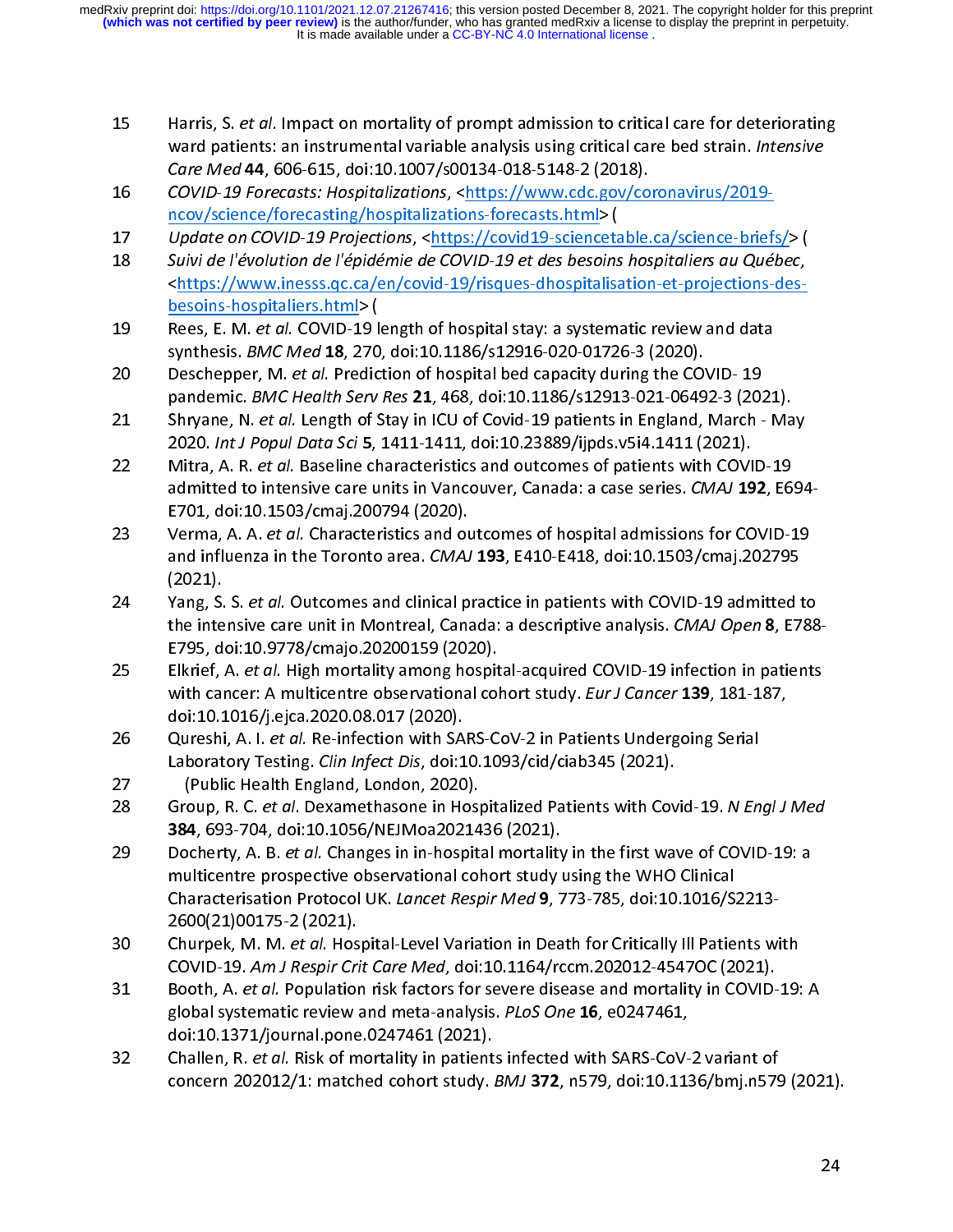- 33
- 
- 
- こうしょう こうこうこう こうこうこう こうこうこう こうこうしょう こうこうしょう こうこうしょう COVID-19 Vaccination. *Frontiers in Medicine* **8**, doi:10.3389/fmed.2021.670370 (2021).<br>
Block, B. L. et al. Variation in COVID-19 Mortality Across 117 US Hospitals in High- and<br>
Low-Burden Settings. *J Hosp Med* **16**, 21 EDOCK, B. L. et al. Variation. From COVID-19 Mortality Across 117 US Hopitals in High- and<br>Block, B. L. et al. Variation in COVID-19 Mortality Across 117 US Hospitals in High- and<br>Low-Burden Settings. J Hosp Med 16, 215-21 34 Blow-Burden Sethianor in Covi 12 More 16, 201218, 2021).<br>
35 Jones, S. et al. Trends in Risk-Adjusted 28-Day Mortality Rates for Patients Hospitalized<br>
26 With COVID-19 in England. *J Hosp Med* 16, 290-293, doi:10.12788 Low-Burden Settings. 3 Hosp Med 16, 213-218, doi:10:127607jhm.3512 (2021).<br>Jones, S. *et al.* Trends in Risk-Adjusted 28-Day Mortality Rates for Patients Hosp<br>with COVID-19 in England. J Hosp Med 16, 290-293, doi:10.12788/
- 
- 
- 35 Jones, S. et al. Tentas Musical 2020 (1913), The all and Adjusted 28-Day Montently Mates for Patients Inc. Coverage at a Learning Health System in the United States. Annals of Internal Medicine 174, 613-621, doi:10.732 With COVID-19 in England. *3 Thosp Med 16, 250-2553, doi.10.127886/jhm.3539 (2021).*<br>Characteristics, Outcomes, and Trends of Patients With COVID-19-Related Critical II<br>at a Learning Health System in the United States. Ann at a Learning Health System in the United States. Annals of Internal Medicine 174, 613-<br>
521, doi:10.7326/m20-5327 %m 33460330 (2021).<br>
Asch, D. A. et al. Variation in US Hospital Mortality Rates for Patients Admitted With at a canning relation 37826/m20-5327 %m 33460330 (2021).<br>
Asch, D. A. et al. Variation in US Hospital Mortality Rates for Patients Admitted With<br>
COVID-19 During the First 6 Months of the Pandemic. JAMA Intern Med 181, 471 The Match D. A. et al. Variation in US Hospital Mortality<br>COVID-19 During the First 6 Months of the Pandem<br>doi:10.1001/jamainternmed.2020.8193 (2021).<br>Coppock, D. et al. COVID-19 treatment combination<br>a large multi-site he SCOUD-19 During the First 6 Months of the Pandemic. JAMA Intern Med 181, 471-478<br>
doi:10.1001/jamainternmed.2020.8193 (2021).<br>
Scoppock, D. et al. COVID-19 treatment combinations and associations with mortality<br>
a large mu COVID-19 During the First 6 Months of the Talelamic. JAMA Internation doi:10.1001/janainernmed.2020.8193 (2021).<br>Coppock, D. *ie tal.* COVID-19 treatment combinations and associations with mortality ir<br>a large multi-site h Coppock, D. et al. COVID-19 treatment combina<br>a large multi-site healthcare system. *PLoS One* 1<br>doi:10.1371/journal.pone.0252591 (2021).<br>Scobie, H. M. et al. Monitoring Incidence of COV<br>Deaths, by Vaccination Status - 13 38 Coppock, D. et ari. Covid D. et al. Monitorius and associations with indicating in<br>a large multi-site healthcare system. PLOS One 16, e0252591,<br>doi:10.1371/journal.pone.0252591 (2021).<br>Scobie, H. M. *et al.* Monitoring
- 
- 
- a large multi-site healthcare system. *FLos One* 10, e0252591,<br>doi:10.1371/journal.pone.0252591 (2021).<br>Scobie, H. M. *et al.* Monitoring Incidence of COVID-19 Cases, I<br>Deaths, by Vaccination Status 13 U.S. Jurisdictions Scobie, H. M. *et al.* Monitoring Incidence of<br>Deaths, by Vaccination Status - 13 U.S. Juris<br>*Mortal Wkly Rep* **70**, 1284-1290, doi:10.155<br>French, G. *et al.* Impact of Hospital Strain or<br>Pandemic - United States, July 202 39 Scotter, H. W. et al. Monitoring metrodence of COVID-19 Expose, Hospitalizations, And Mortal Wkly Rep 70, 1284-1290, doi:10.15585/mmwr.mm7037e1 (2021).<br>
Anortal Wkly Rep 70, 1284-1290, doi:10.15585/mmwr.mm7037e1 (2021). Deaths, by vaccination Status - 13 U.S. Jurisdictions, April 7-July 17, 2021.<br>
Mortal Wkly Rep 70, 1284-1290, doi:10.15585/mmwr.mm7037e1 (2021).<br>
French, G. et al. Impact of Hospital Strain on Excess Deaths During the COVI Mortal Wkly Rep 70, 1284-1250, doi:10.15585/mmwl.mm17037e1 (2021).<br>French, G. *et al.* Impact of Hospital Strain on Excess Deaths During the COV<br>Pandemic - United States, July 2020-July 2021. *MMWR Morb Mortal Wkly*<br>1616, French, G. et al. Impact or Inseption 2021. MMWR Morb Mortal Wkly Rep 70<br>
Pandemic - United States, July 2020-July 2021. MMWR Morb Mortal Wkly Rep 70<br>
1616, doi:10.15585/mmwr.mm7046a5 (2021).<br>
Gray, W. K. et al. Variabilit rancemic United States, July 2020 5 July 2021. Minimi Morial Whole Morial Wkly Rep 70, 1013-<br>1616, doi:10.15585/mmwr.mm7046a5 (2021).<br>Gray, W. K. et al. Variability in COVID-19 in-hospital mortality rates between national<br> 1111, W. K. *et al.* Variability in COVID-19 in-host<br>
health service trusts and regions in England: A<br>
Getting It Right First Time Programme. *EClinica*.<br>
Ponsford, M. J. *et al.* A Systematic Review and I<br>
Associated With 41 Gray, W. K. et al. Variability in COVID-15 Inclosural mortality rates between matchinary rates that is evident is evident in Equipment Clinical Medicine 35, 100859 (2021).<br>
42 Ponsford, M. J. et al. A Systematic Review Getting It Right First Time Programme. *EClinicalMedicine* **35**, 100859 (2021).<br>Ponsford, M. J. *et al.* A Systematic Review and Meta-Analysis of Inpatient Mortality<br>Associated With Nosocomial and Community COVID-19 Expose Bonsford, M. J. et al. A Systematic Review and Meta-Analysis of Inpatient Mo<br>Associated With Nosocomial and Community COVID-19 Exposes the Vulneral<br>Immunosuppressed Adults. *Front Immunol* 12, 744696,<br>doi:10.3389/fimmu.202 42 Ponsiolid, W.H. S. et al. A systematic Review and Webca-Analysis of inpatient Mortality<br>Associated With Nosocomial and Community COVID-19 Exposes the Vulnerability of<br>Immunosuppressed Adults. *Front* Immunol 12, 744696,
- Immunosuppressed Adults. *Front Immunol* **12**, 744696,<br>doi:10.3389/fimmu.2021.744696 (2021).<br>Sprivulis, P. C., Da Silva, J. A., Jacobs, I. G., Jelinek, G. A. & Frazer, A. R. The associatio<br>between hospital overcrowding and minianosappressed Addits. Front *immunor* 12, 744696,<br>doi:10.3389/fimmu.2021.744696 (2021).<br>Sprivulis, P. C., Da Silva, J. A., Jacobs, I. G., Jelinek, G. A.<br>between hospital overcrowding and mortality among pa<br>Australian e
- 
- 
- 
- Sprivulis, P. C., Da Silva, J. A., Jacobs, I. G.,<br>Sprivulis, P. C., Da Silva, J. A., Jacobs, I. G.,<br>between hospital overcrowding and mort<br>Australian emergency departments. *Medi*<br>Richterman, A., Meyerowitz, E. A. & Cevik<br> between hospital overcrowding and mortality among patients admitted via Western<br>Australian emergency departments. Medical Journal of Australia **184**, 208-212 (2006).<br>Richterman, A., Meyerowitz, E. A. & Cevik, M. Hospital-A Australian emergency departments. *Medical Journal of Australia* **184**, 208-212 (2006)<br>Richterman, A., Meyerowitz, E. A. & Cevik, M. Hospital-Acquired SARS-CoV-2 Infectio<br>Lessons for Public Health. JAMA **324**, 2155-2156, d Australian emergency departments. Medical Australia Journal of Australia (1848-CoV-2 Infection, Richterman, A., Meyrowitz, E. A. & Cevik, M. Hospital-Acquired SARS-CoV-2 Infection.<br>Lessons for Public Health. JAMA 324, 2155 Lessons for Public Health. JAMA 324, 2155-2156, doi:10.1001/jama.2020.21399 (2020).<br>
Roth, G. A. et al. Trends in Patient Characteristics and COVID-19 In-Hospital Mortality in<br>
the United States During the COVID-19 Pandemi Lessons for Faund Health. JAMA 324, 2155-2156, doi.10.1001/jama.2020.21399 (2020).<br>
Roth, G. A. et al. Trends in Patient Characteristics and COVID-19 In-Hospital Mortality in<br>
the United States During the COVID-19 Pandemic 45 Roth, G. A. et al. Length of COVID-19 Pandemic. JAMA Netw Open 4, e218828,<br>doi:10.1001/jamanetworkopen.2021.8828 (2021).<br>46 doi:10.1001/jamanetworkopen.2021.8828 (2021).<br>5hryane, N. et al. Length of Stay in ICU of Covid the Onted States During the COVID-19 IS and COVID-19 patients. Shink netw Open 4, e216026,<br>doi:10.1001/jamanetworkopen.2021.8828 (2021).<br>Shryane, N. *et al.* Length of Stay in ICU of Covid-19 patients in England, March - N Shryane, N. *et al*. Length of Stay in ICU of Covid-19<br>2020. *Int J Popul Data Sci* 5, 1411, doi:10.23889/jjp<br>/oinsky, I., Baristaite, G. & Gurwitz, D. Effects of age<br>Analysis of 5769 Israeli patients. *J Infect* 81, e102-46 Shryane, W. et al. Length of Stay in Co of Covid-19 patients in England, March - May<br>2020. Int J Popul Data Sci 5, 1411, doi:10.23889/ijpds.v5i4.1411 (2021).<br>Voinsky, I., Baristaite, G. & Gurwitz, D. Effects of age and 2020. *Int J Popul Data Sci 5, 1411*, doi:10.238897ijpus.v514.1411 (2021).<br>/oinsky, l., Baristaite, G. & Gurwitz, D. Effects of age and sex on recovery<br>Analysis of 5769 Israeli patients. *J Infect* **81**, e102-e103, doi:10. Analysis of 5769 Israeli patients. *J Infect* 81, e102-e103, doi:10.1016/j.jinf.2020.05.026<br>(2020).<br>ICNARC report on COVID-19 in critical care 03 July 2020. (Intensive care national audit &<br>research centre, London, 2020).<br>
- Analysis of 5769 Israeli patients. J *Infect* 81, e102-e103, doi:10.1016/j.jinf.2020.05.026<br>(2020).<br>ICNARC report on COVID-19 in critical care 03 July 2020. (Intensive care national audit aresearch centre, London, 2020). (2020).<br>ICNARC<br>researcl Frame report on Corine 21 in critical care on Covid-19 in critical care national audit of the control care national audit of the control care national audit of the control care national audit of the control care national a research centre, London, 2020).